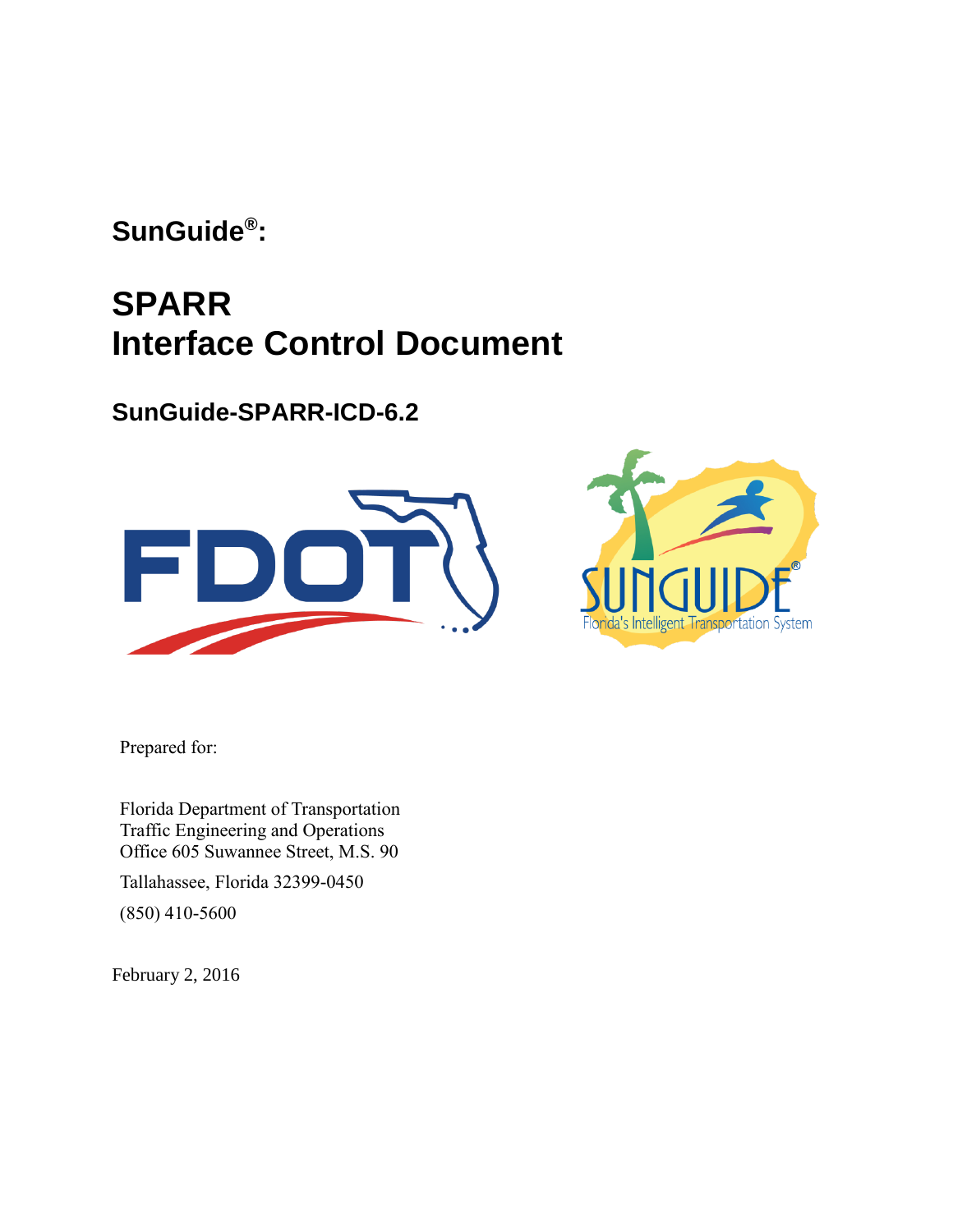| <b>Document Control Panel</b> |                                       |            |          |
|-------------------------------|---------------------------------------|------------|----------|
| File Name:                    | SunGuide-SPARR-ICD-6.0.1.doc          |            |          |
| File Location:                | <b>SunGuide CM Repository</b>         |            |          |
|                               | <b>Initial</b><br>Date<br><b>Name</b> |            |          |
| Created By:                   | Roger Strain, SwRI                    | <b>RLS</b> | 11/28/11 |
|                               |                                       |            |          |
| Reviewed By:                  | Tucker Brown, SwRI                    | <b>TJB</b> | 02/11/11 |
|                               | Tucker Brown, SwRI                    | <b>TJB</b> | 01/09/14 |
|                               |                                       |            |          |
|                               |                                       |            |          |
| Modified By:                  | Roger Strain, SwRI                    | <b>RLS</b> | 06/22/12 |
|                               | Tucker Brown, SwRI                    | <b>TJB</b> | 02/02/16 |
|                               |                                       |            |          |
|                               |                                       |            |          |
| Completed By:                 |                                       |            |          |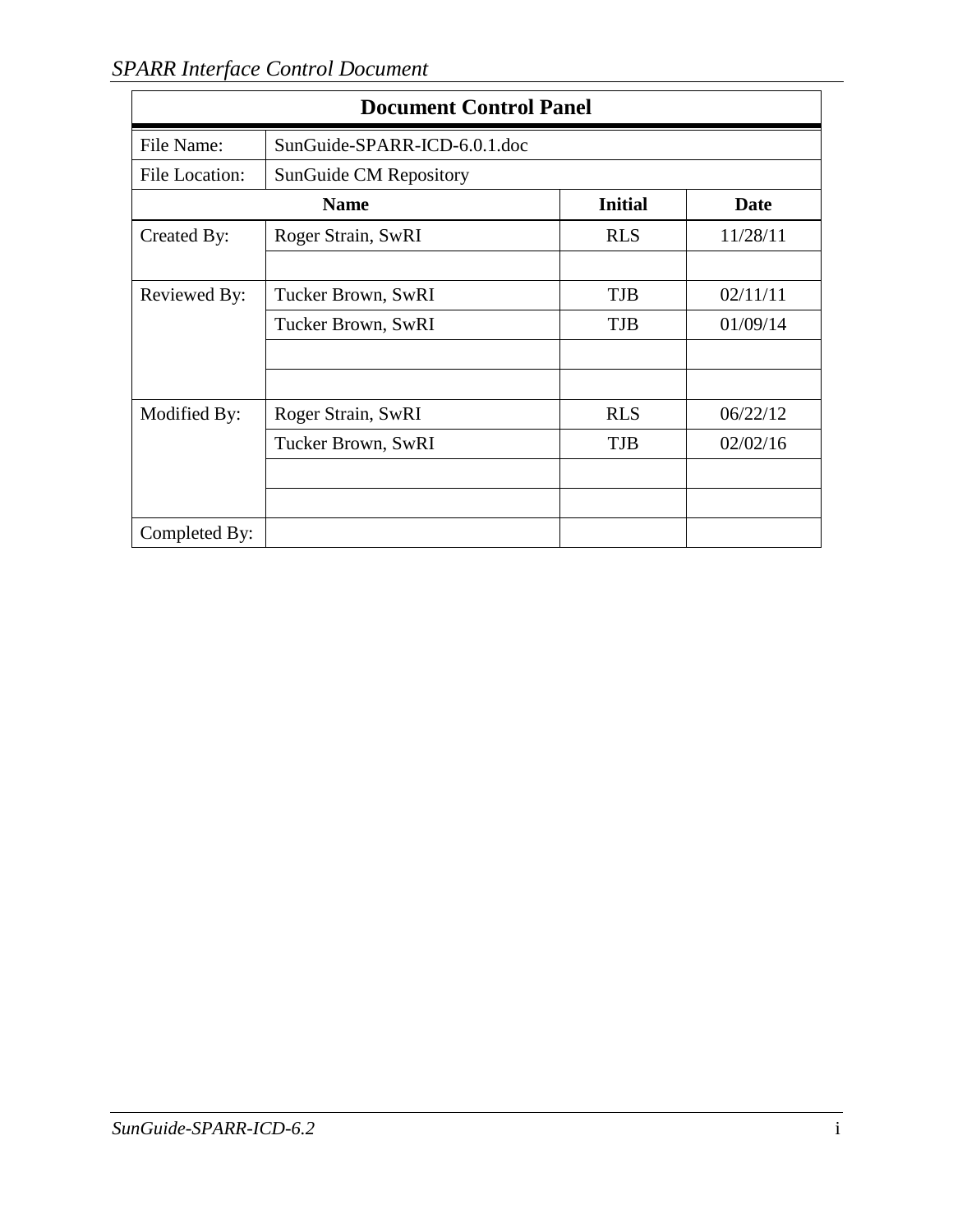# **Table of Contents**

| $\mathbf 1$ . |     |        |  |
|---------------|-----|--------|--|
|               | 1.1 |        |  |
|               | 1.2 |        |  |
|               | 1.3 |        |  |
|               | 1.4 |        |  |
| 2.            |     |        |  |
|               | 2.1 |        |  |
|               |     | 2.1.1  |  |
|               |     | 2.1.2  |  |
|               |     | 2.1.3  |  |
|               |     | 2.1.4  |  |
|               |     | 2.1.5  |  |
|               |     | 2.1.6  |  |
|               |     | 2.1.7  |  |
|               |     | 2.1.8  |  |
|               |     | 2.1.9  |  |
|               |     | 2.1.10 |  |
|               |     | 2.1.11 |  |
|               |     | 2.1.12 |  |
|               |     | 2.1.13 |  |
|               |     | 2.1.14 |  |
|               |     | 2.1.15 |  |
|               |     | 2.1.16 |  |
|               |     | 2.1.17 |  |
|               |     | 2.1.18 |  |
|               |     | 2.1.19 |  |
|               |     | 2.1.20 |  |
|               |     | 2.1.21 |  |
|               |     | 2.1.22 |  |
|               |     | 2.1.23 |  |
|               |     |        |  |
|               | 2.2 |        |  |
|               |     | 2.2.1  |  |
|               |     | 2.2.2  |  |
|               |     | 2.2.3  |  |
|               |     | 2.2.4  |  |
|               |     | 2.2.5  |  |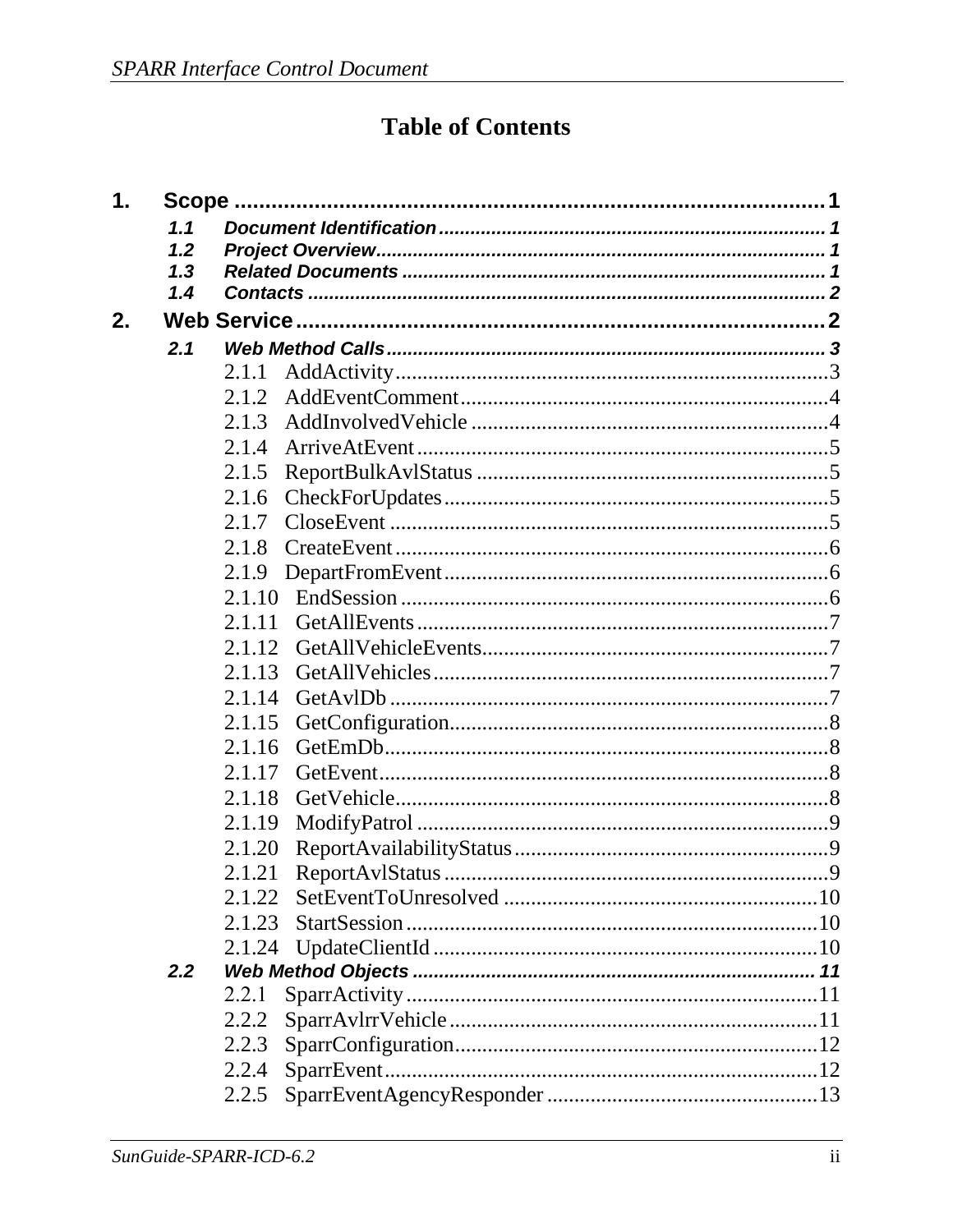|     | 2.2.6  |  |
|-----|--------|--|
|     | 2.2.7  |  |
|     | 2.2.8  |  |
|     | 2.2.9  |  |
|     | 2.2.10 |  |
|     | 2.2.11 |  |
| 2.3 |        |  |
|     | 2.3.1  |  |
|     | 2.3.2  |  |
|     | 2.3.3  |  |
|     | 2.3.4  |  |
|     | 2.3.5  |  |
| 2.4 |        |  |
|     | 2.4.1  |  |
|     | 2.4.2  |  |
|     | 2.4.3  |  |
|     | 2.4.4  |  |
|     | 2.4.5  |  |
|     | 2.4.6  |  |
|     | 2.4.7  |  |
|     | 2.4.8  |  |
|     | 2.4.9  |  |
|     | 2.4.10 |  |
|     | 2.4.11 |  |
|     |        |  |
|     |        |  |

 $3.$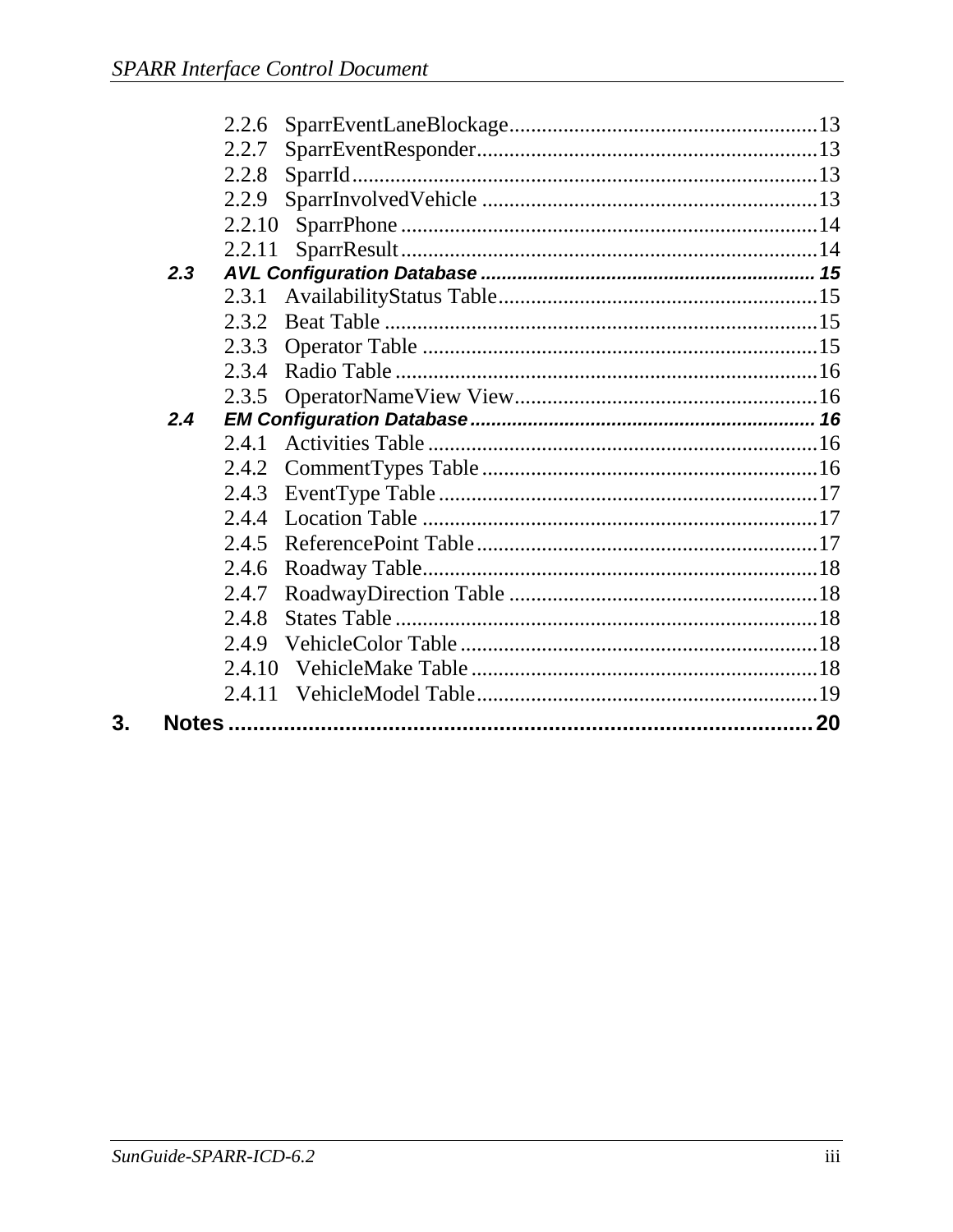# **List of Figures**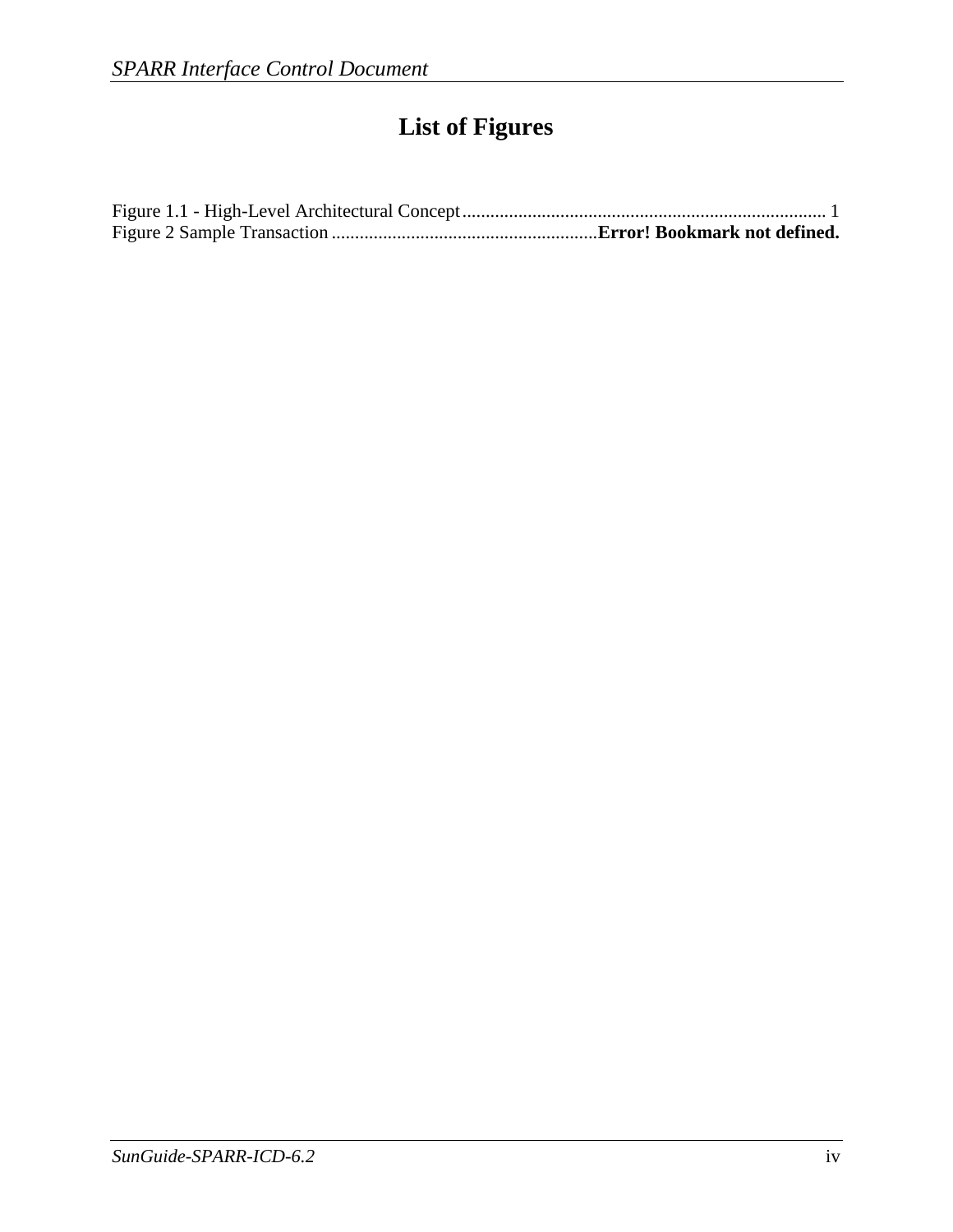# **List of Acronyms**

| <b>ATMS</b>  | <b>Advanced Traffic Management System</b>      |
|--------------|------------------------------------------------|
| <b>AVL</b>   | <b>Automatic Vehicle Location</b>              |
| <b>DOT</b>   | Department of Transportation                   |
| <b>FDOT</b>  | Florida Department of Transportation           |
| <b>GZIP</b>  | <b>GNU Zip</b>                                 |
| <b>HTTP</b>  | <b>Hypertext Transport Protocol</b>            |
| <b>HTTPS</b> | <b>Hypertext Transport Protocol (Secured)</b>  |
| IM           | <b>Incident Management</b>                     |
| <b>ITS</b>   | <b>Intelligent Transportation Systems</b>      |
| <b>ITN</b>   | Invitation to Negotiate                        |
| <b>JSON</b>  | Javascript Object Notification                 |
| <b>RR</b>    | <b>Road Rangers</b>                            |
| <b>SPARR</b> | <b>Smartphone Application for Road Rangers</b> |
| SwRI         | <b>Southwest Research Institute</b>            |
| <b>TMC</b>   | <b>Traffic Management Center</b>               |
| <b>XML</b>   | Extensible Markup Language                     |
|              |                                                |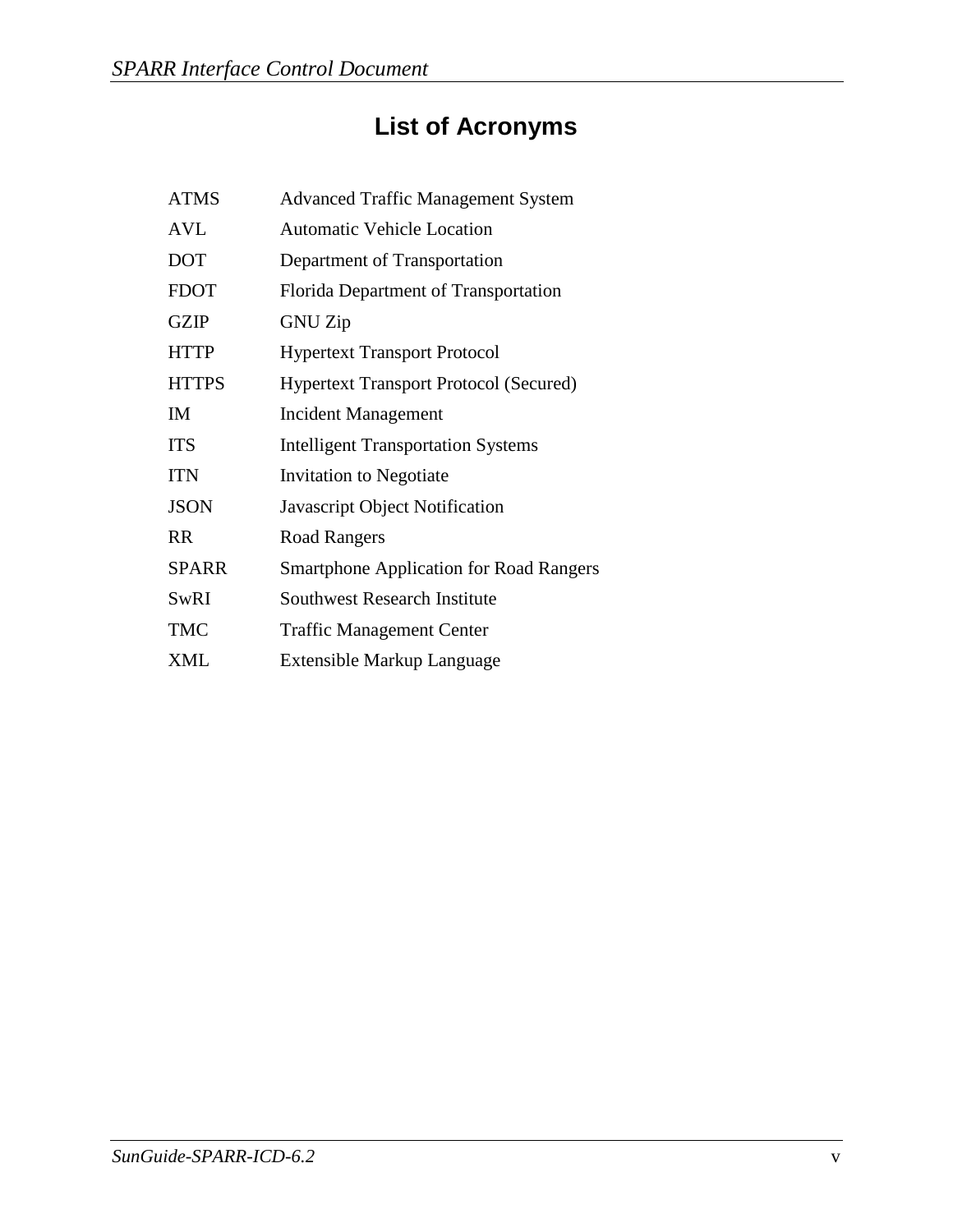## **REVISION HISTORY**

| <b>Revision</b> | Date             | <b>Changes</b>          |
|-----------------|------------------|-------------------------|
| $5.0.5$ -Draft  | January 28, 2011 | <b>Initial Release</b>  |
| 6.2             | February 2, 2016 | Updated for 6.2 Release |
|                 |                  |                         |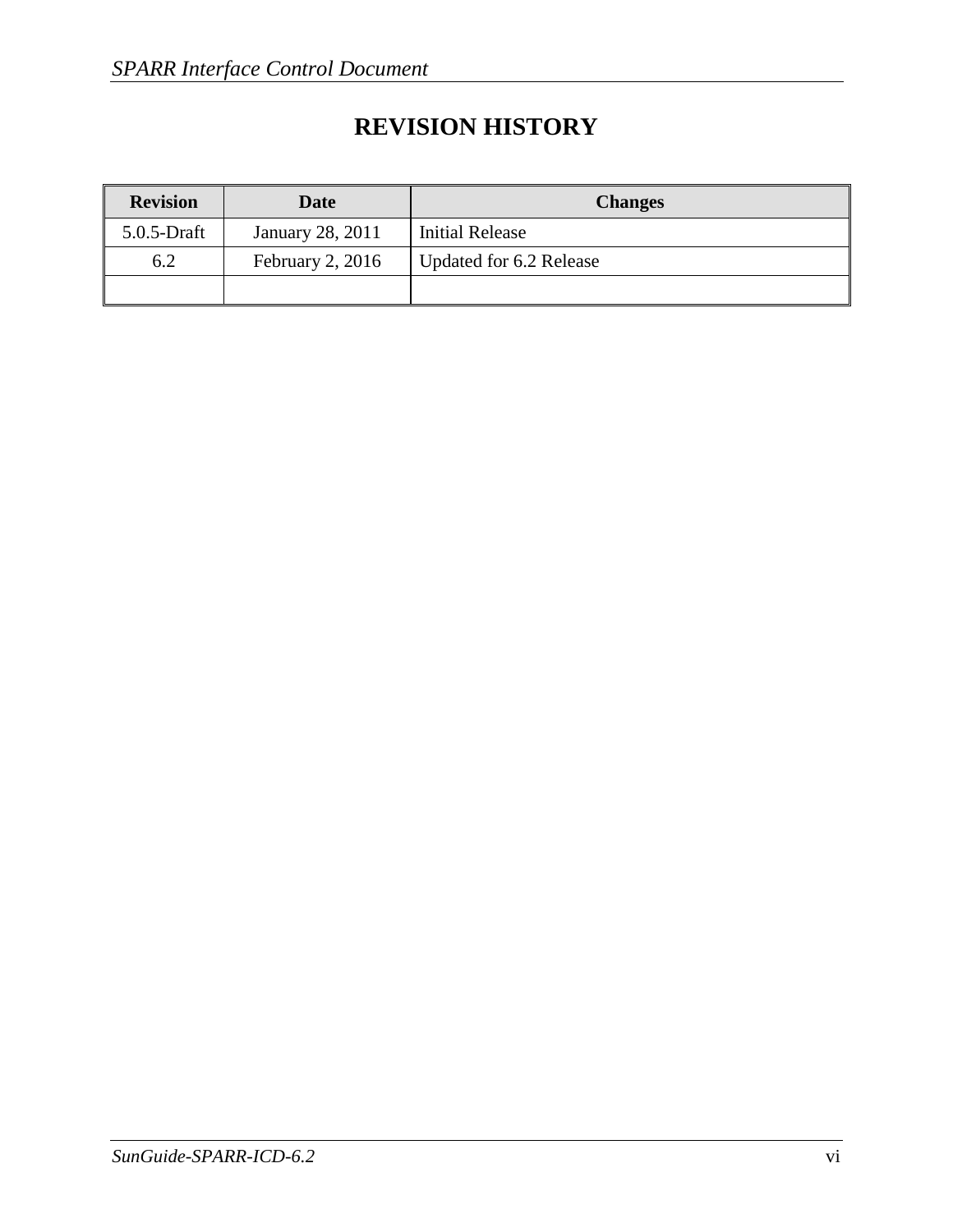## <span id="page-7-0"></span>**1. Scope**

## <span id="page-7-1"></span>*1.1 Document Identification*

This Interface Control Document (ICD) describes the interface between individual Smartphone Application for Road Rangers (SPARR) smartphone clients and the SPARR Automatic Vehicle Location / Road Ranger (AVL/RR). This interface does not use the standard XML communications described in the general ICD. This ICD defines web service methods and objects which are used in communication between the phone application and SunGuide driver.

## <span id="page-7-2"></span>*1.2 Project Overview*

The Florida Department of Transportation (FDOT) SunGuide Support, Maintenance and Development Contract addresses the necessity of supporting, maintaining and performing enhancement development efforts to the SunGuide software. The SunGuide software is a set of Intelligent Transportation System (ITS) software that allows the control of roadway devices as well as information exchange across a variety of transportation agencies and is deployed throughout the state of Florida. The SunGuide software is based on ITS software available from the state of Texas; with significant customization and development of new software modules to meet the needs of the FDOT. The following figure provides a graphical view of the software to be developed.



**Figure 1.1 - High-Level Architectural Concept**

## <span id="page-7-4"></span><span id="page-7-3"></span>*1.3 Related Documents*

The following documents were used to develop this document:

- FDOT Scope of Services: *BDQ69, Standard Written Agreement for SunGuide Software Support, Maintenance, and Development, Exhibit A: Scope of Services.* July 1, 2010.
- Notice to Proceed: Letter to SwRI for BDQ69, July 1, 2010
- Letter of Authorization 004: Letter to SwRI for BDQ69, October 20, 2010.
- SunGuide Project website: [http://sunguidesoftware.com.](http://sunguidesoftware.com/)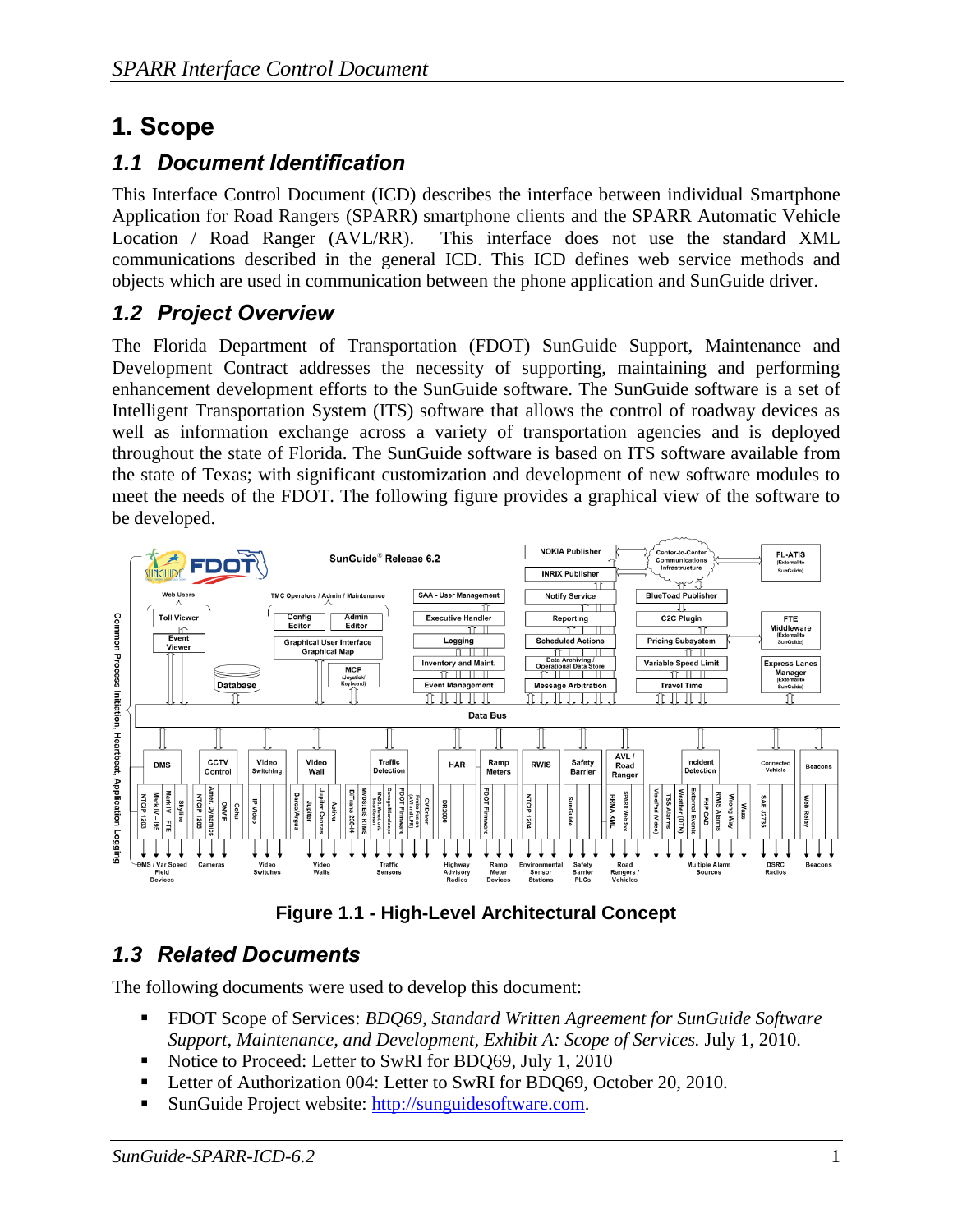## <span id="page-8-0"></span>*1.4 Contacts*

<span id="page-8-1"></span>The following are contact persons for the SunGuide software project:

- Fred Heery, ITS Section, Traffic Engineering and Operations Office Central Office, [fred.heery@dot.state.fl.us,](mailto:fred.heery@dot.state.fl.us) 850-410-5606
- **Derek Vollmer, ITS Section, Traffic Engineering and Operations Office Central Office,** [Derek.Vollmer@dot.state.fl.us,](mailto:Derek.Vollmer@dot.state.fl.us) 850-410-5615
- Clay Packard, Atkins Project Manager, [clay.packard@dot.](mailto:clay.packard@dot)state.fl.us, 850-410-5623
- David Chang, Atkins Project Advisor, [david.chang@dot.state.fl.us,](mailto:david.chang@dot.state.fl.us) 850-410-5622
- Tucker Brown, SwRI Project Manager, [tbrown@swri.com,](mailto:tbrown@swri.com) 210-522-3035
- Roger Strain, SwRI Software Project Manager, [rstrain@swri.org,](mailto:rstrain@swri.org) 210-522-6295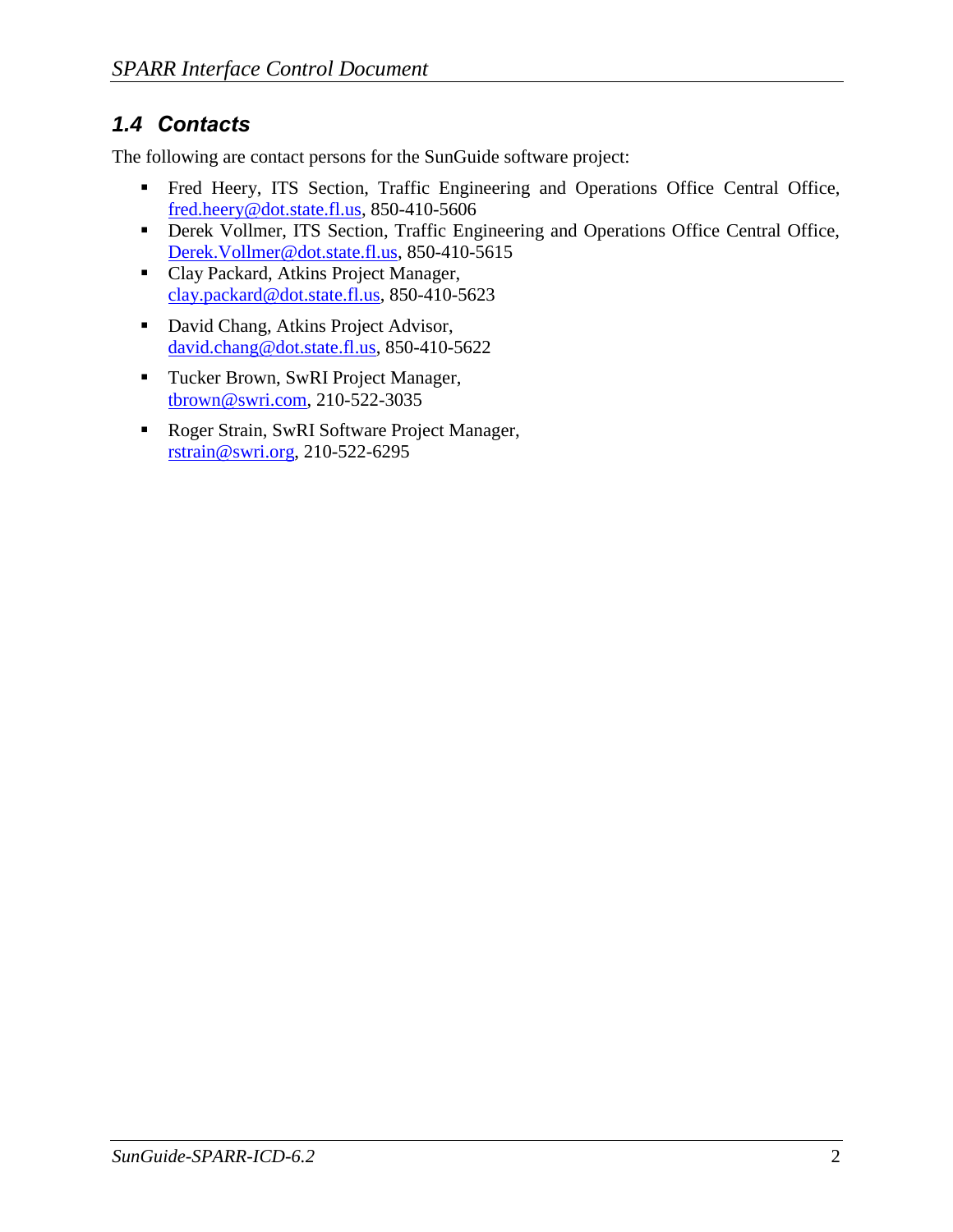## **2. Web Service**

A web service interface is exposed for use by the SPARR application. Requests are made via HTTP/S requests which are handled by an HTTP server hosted inside the driver process. The config.xml file specifies the name of the web service in the webServiceName tag, and the port in the webServicePort tag. If the useSSL configuration tag is set to true, the application will attempt to use HTTPS instead of HTTP; this requires appropriate configuration on the host to enable SSL support for the specified port. Information on configuring a server for SSL can be found in the SunGuide 6.0 VDD.

Once running, HTTP or HTTPS requests should be made using a URL in the following format: http(s)://[hostname]:[webServicePort]/[webServiceName]/[methodName]?[params]

Any parameters to the requested method should be appended as standard HTTP GET parameters  $(param1 = value1&param2 = value2)$ . DateTime parameters should be formatted as "MM/dd/yyyy hh:mm:ss a", where the final "a" is either AM or PM. Requests must provide credentials of an account on the host machine via standard HTTP authentication.

Responses to all requests are GZIPped prior to sending to reduce transmission overhead. Clients may have to manually unzip the responses if their interface does not do so automatically. Most responses will be in the form of JSON strings which follow the structure of the various objects marked as return types. Some methods may return data in a different format; see each method's documentation.

Many requests return a **SparrResult** object; this object includes both a success/failure indication of the request's result, as well as other information about the current session. Clients should examine these result objects to ensure their session is still recognized as valid, and to determine whether they need to request updates to any events, vehicles, or databases.

When initially starting, only a subset of calls may be issued prior to starting a full session. The calls which may be made any time include CheckForUpdates, GetAllVehicles, GetAvlDb, GetConfiguration, GetEmDb, and GetVehicle. When ready to begin a patrolling session, StartSession should be called. After this, all methods will be available, assuming any prerequisite conditions are met.

## <span id="page-9-0"></span>*2.1* **Web Method Calls**

This section defines each method call available through the web service.

## <span id="page-9-1"></span>*2.1.1 AddActivity*

**SparrResult AddActivity (string** *clientId***, DateTime** *dataTimestamp***, DateTime**  *currentTimestamp***, string** *eventId***, string** *activity***, int** *quantity***)**

Adds an activity to a specified event for the current vehicle.

## **Parameters:**

| clientId      | Unique client identifier.                                          |
|---------------|--------------------------------------------------------------------|
| dataTimestamp | Device timestamp when the data was collected.                      |
|               | <i>currentTimestamp</i>   Device timestamp when the data was sent. |
| eventId       | Identifier of the event arrived at.                                |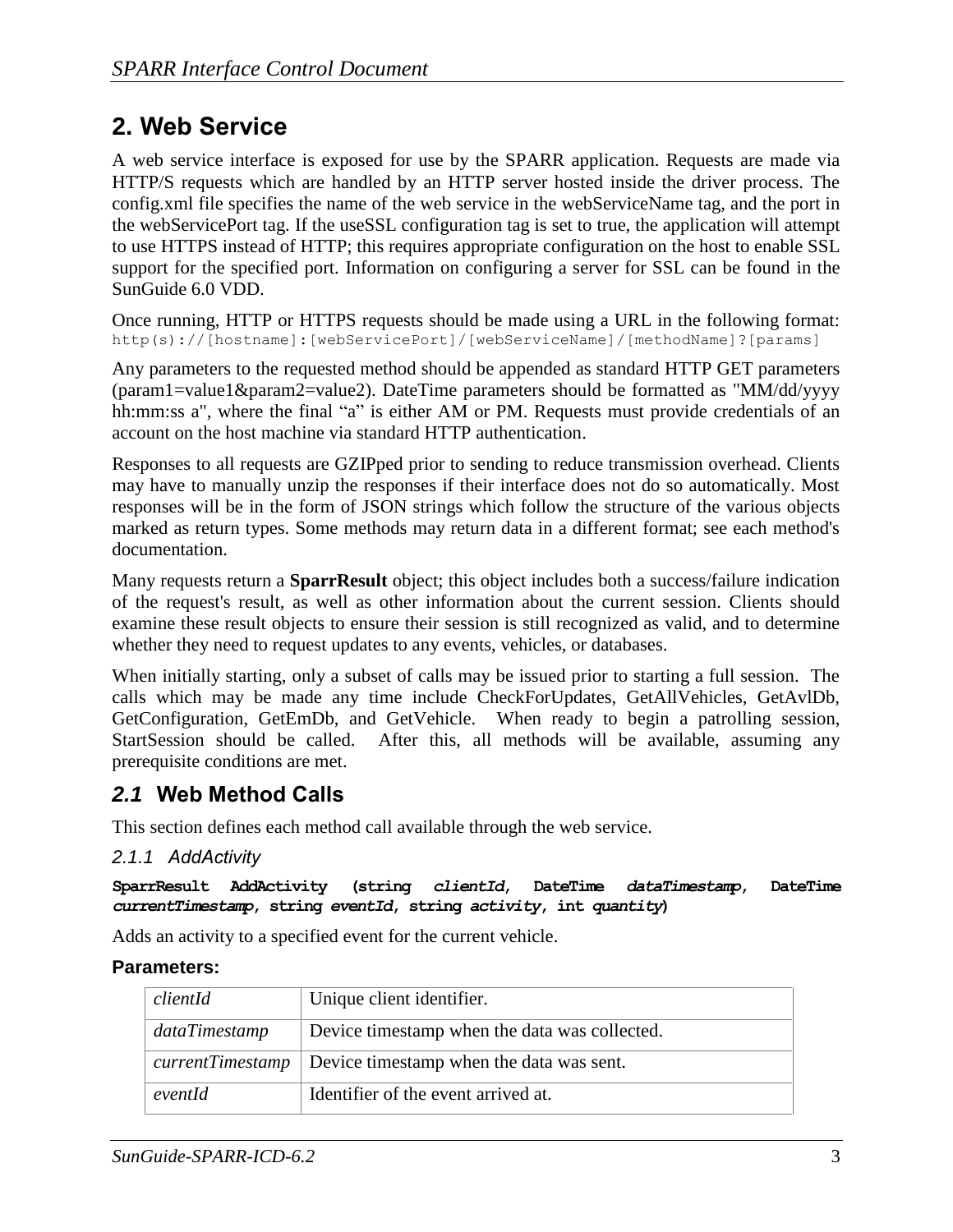| activity | Activity to be added, short name        |
|----------|-----------------------------------------|
| quantity | Number of activity items provided/used. |

#### **Returns:**

Response indicating success or failure, and pending data to be retrieved.

#### <span id="page-10-0"></span>*2.1.2 AddEventComment*

**SparrResult AddEventComment (string clientId, DateTime dataTimestamp, DateTime currentTimestamp, string eventId, string commentType, string commentText)**

Adds a comment to an event record.

#### **Parameters:**

| clientId                   | Unique client identifier.                      |
|----------------------------|------------------------------------------------|
| dataTimestamp              | Device timestamp when the data was collected.  |
| $currentT$ <i>imestamp</i> | Device timestamp when the data was sent.       |
| eventId                    | Identifier of the event to add the comment to. |
| commentType                | Type of comment to add.                        |
| commentText                | Text of comment to add.                        |

#### **Returns:**

Response indicating success or failure, and pending data to be retrieved.

#### <span id="page-10-1"></span>*2.1.3 AddInvolvedVehicle*

**SparrResult AddInvolvedVehicle (string clientId, DateTime dataTimestamp, DateTime currentTimestamp, string eventId, string tagNumber, string make, string model, string color, string state)**

Adds an involved vehicle to the specified event.

#### **Parameters:**

| clientId         | Unique client identifier.                     |
|------------------|-----------------------------------------------|
| dataTimestamp    | Device timestamp when the data was collected. |
| currentTimestamp | Device timestamp when the data was sent.      |
| eventId          | Identifier of the event arrived at.           |
| tagNumber        | Tag number of the vehicle                     |
| make             | Make of the vehicle                           |
| model            | Model of the Vehicle                          |
| color            | Color of the Vehicle                          |
| state            | State of the license plate                    |

#### **Returns:**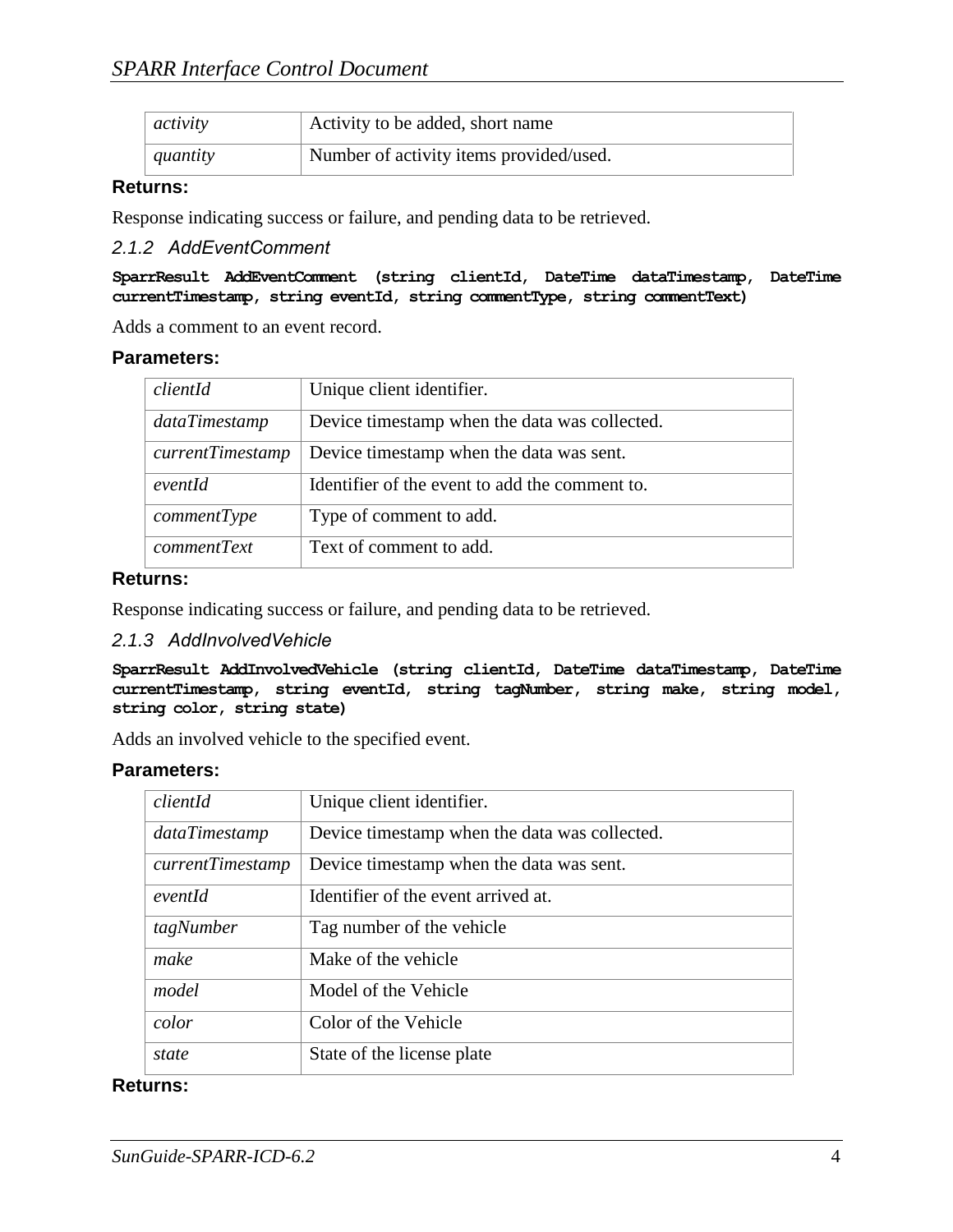Response indicating success or failure, and pending data to be retrieved.

#### <span id="page-11-0"></span>*2.1.4 ArriveAtEvent*

**SparrResult ArriveAtEvent (string clientId, DateTime dataTimestamp, DateTime currentTimestamp, string eventId)**

Indicates that a SPARR client has arrived at an event.

#### **Parameters:**

| clientId      | Unique client identifier.                                          |
|---------------|--------------------------------------------------------------------|
| dataTimestamp | Device timestamp when the data was collected.                      |
|               | <i>currentTimestamp</i>   Device timestamp when the data was sent. |
| eventId       | Identifier of the event arrived at.                                |

#### **Returns:**

Response indicating success or failure, and pending data to be retrieved.

#### <span id="page-11-1"></span>*2.1.5 ReportBulkAvlStatus*

#### **SparrResult ReportBulkAvlStatus(Stream gzipedBulkStatus)**

Provides a method of inserting a large number of vehicle location history records to the database without flooding the operator map with the traffic.

#### **Parameters:**

| gzippedBulkStatus   Wrapped "reportAvlDataRequest". Package includes clientId |
|-------------------------------------------------------------------------------|
| node, dateTime node, and reportAvlDataRequest node.                           |

#### **Returns:**

Response indicating success or failure, and pending data to be retrieved.

#### <span id="page-11-2"></span>*2.1.6 CheckForUpdates*

#### **SparrResult CheckForUpdates (string clientId)**

Requests a list of pending updates which should be requested by the client.

#### **Parameters:**

| $- -$ | $\cdots$<br>er.<br>,,,,,,,,,,,,,,,,,,, |  |
|-------|----------------------------------------|--|
|-------|----------------------------------------|--|

#### **Returns:**

Response indicating success or failure, and pending data to be retrieved.

#### <span id="page-11-3"></span>*2.1.7 CloseEvent*

**SparrResult CloseEvent (string clientId, DateTime dataTimestamp, DateTime currentTimestamp, string eventId)**

Indicates a SPARR client wishes to close an event.

#### **Parameters:**

| пенни - | Inique client identifier. |
|---------|---------------------------|
|---------|---------------------------|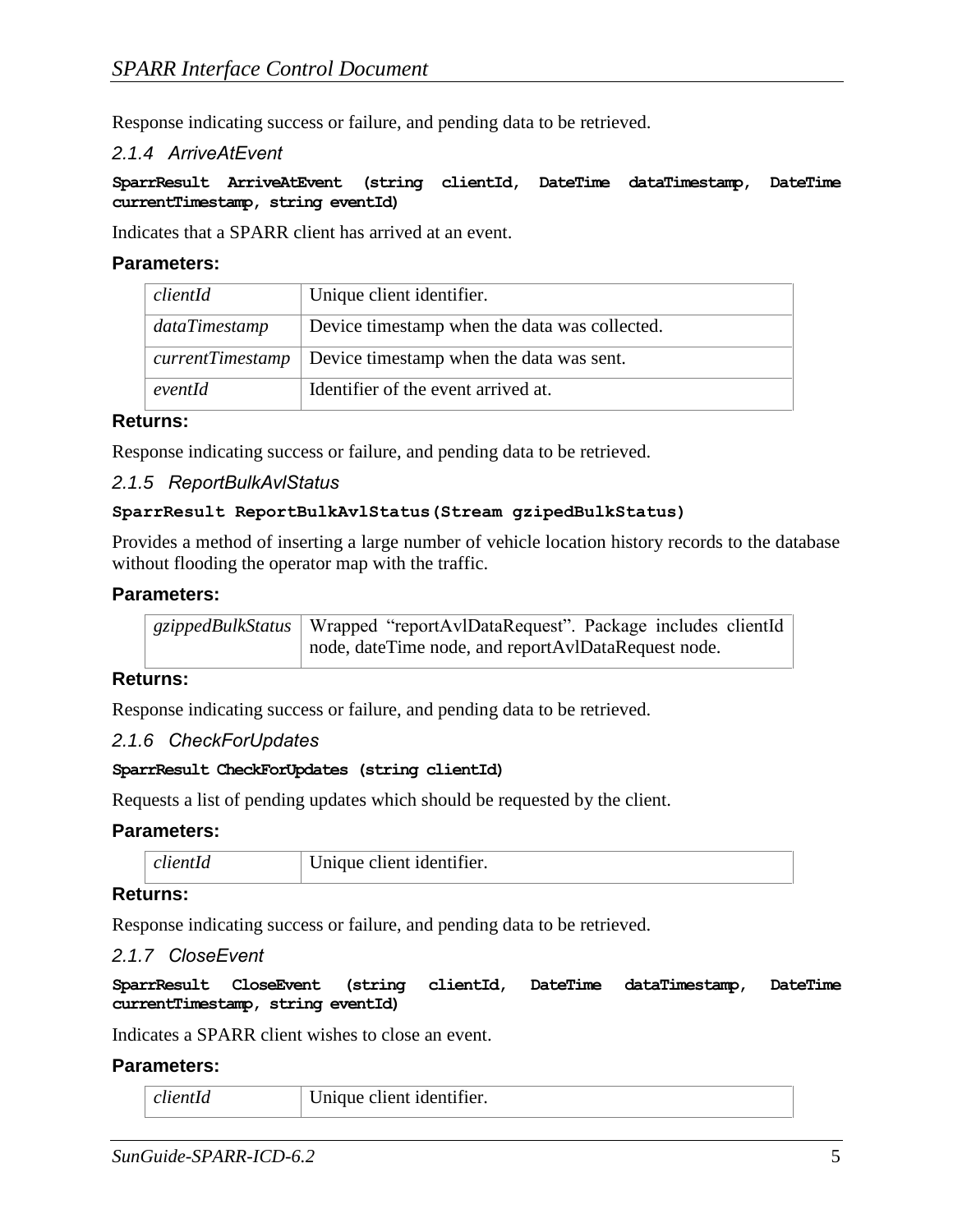| dataTimestamp | Device timestamp when the data was collected.                      |
|---------------|--------------------------------------------------------------------|
|               | <i>currentTimestamp</i>   Device timestamp when the data was sent. |
| eventId       | Id of the event to attempt to close.                               |

#### **Returns:**

Response indicating success or failure, and pending data to be retrieved.

#### <span id="page-12-0"></span>*2.1.8 CreateEvent*

**SparrResult CreateEvent (string clientId, DateTime dataTimestamp, DateTime currentTimestamp, string eventType, int locationId)**

Indicates a SPARR client wishes to generate a new event.

#### **Parameters:**

| clientId          | Unique client identifier.                      |
|-------------------|------------------------------------------------|
|                   |                                                |
| dataTimestamp     | Device timestamp when the data was collected.  |
|                   |                                                |
| currentTimestamp  | Device timestamp when the data was sent.       |
|                   |                                                |
| eventType         | Type of event to create.                       |
|                   |                                                |
| <i>locationId</i> | Location at which the event should be created. |
|                   |                                                |

#### **Returns:**

Response indicating success or failure, and pending data to be retrieved.

#### <span id="page-12-1"></span>*2.1.9 DepartFromEvent*

#### **SparrResult DepartFromEvent (string clientId, DateTime dataTimestamp, DateTime currentTimestamp, string eventId)**

Indicates that a SPARR client has departed from an event. This request may fail if the client has not performed any activities at that event.

#### **Parameters:**

| clientId         | Unique client identifier.                     |
|------------------|-----------------------------------------------|
| dataTimestamp    | Device timestamp when the data was collected. |
| currentTimestamp | Device timestamp when the data was sent.      |
| eventId          | Identifier of the event departed from.        |

#### **Returns:**

Response indicating success or failure, and pending data to be retrieved.

#### <span id="page-12-2"></span>*2.1.10 EndSession*

#### **SparrResult EndSession (string clientId)**

Indicates a SPARR client has logged out from a patrol session.

#### **Parameters:**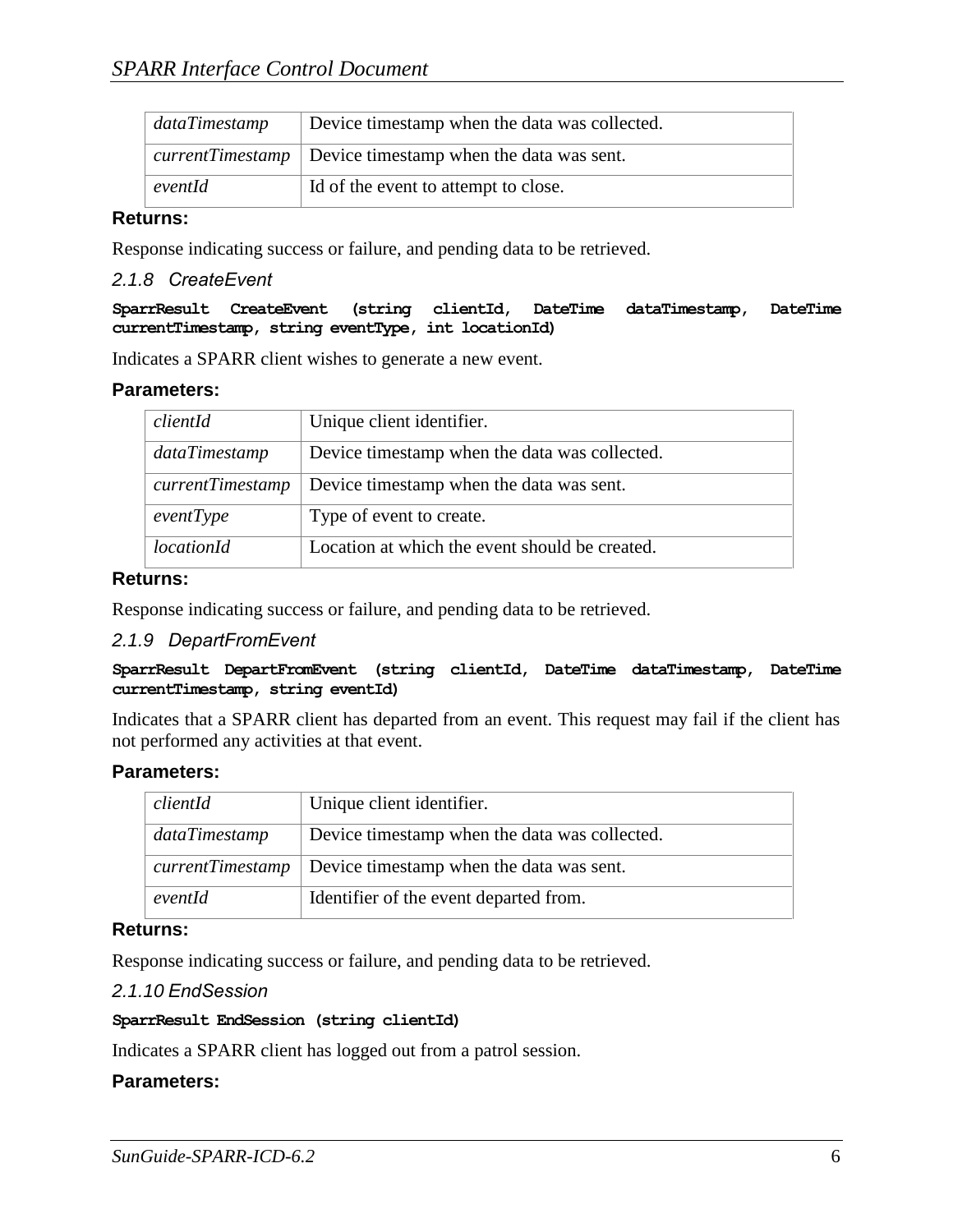| clientId<br>Unique client identifier. |  |
|---------------------------------------|--|
|---------------------------------------|--|

#### **Returns:**

Response indicating success or failure, and pending data to be retrieved.

#### <span id="page-13-0"></span>*2.1.11 GetAllEvents*

#### **List<SparrEvent> GetAllEvents (string clientId)**

Requests a list of all events currently known to the system, with their current status.

#### **Parameters:**

| clientId | Unique client identifier. |
|----------|---------------------------|

#### **Returns:**

List of all current events with status.

#### <span id="page-13-1"></span>*2.1.12 GetAllVehicleEvents*

#### **List<SparrEvent> GetAllEvents (string clientId)**

Requests a list of all events involving road rangers currently known to the system.

#### **Parameters:**

|  | Unique client identifier. |
|--|---------------------------|
|--|---------------------------|

#### **Returns:**

List of all current events with road rangers assigned.

#### <span id="page-13-2"></span>*2.1.13 GetAllVehicles*

#### **List<SparrAvlrrVehicle> GetAllVehicles (string clientId)**

Requests a list of all vehicles currently known to the system, with their current status.

#### **Parameters:**

#### **Returns:**

List of all current vehicles with status.

#### <span id="page-13-3"></span>*2.1.14 GetAvlDb*

#### **Stream GetAvlDb (string clientId, string dbId)**

Retrieves the current SQLite3 database containing AVL configuration information. This data is returned as a binary stream, rather than a JSON string. The data is still GZIPped prior to transmission.

#### **Parameters:**

| clientId | Unique client identifier.                      |
|----------|------------------------------------------------|
| dbId     | Hashed identifier of the database to retrieve. |

#### **Returns:**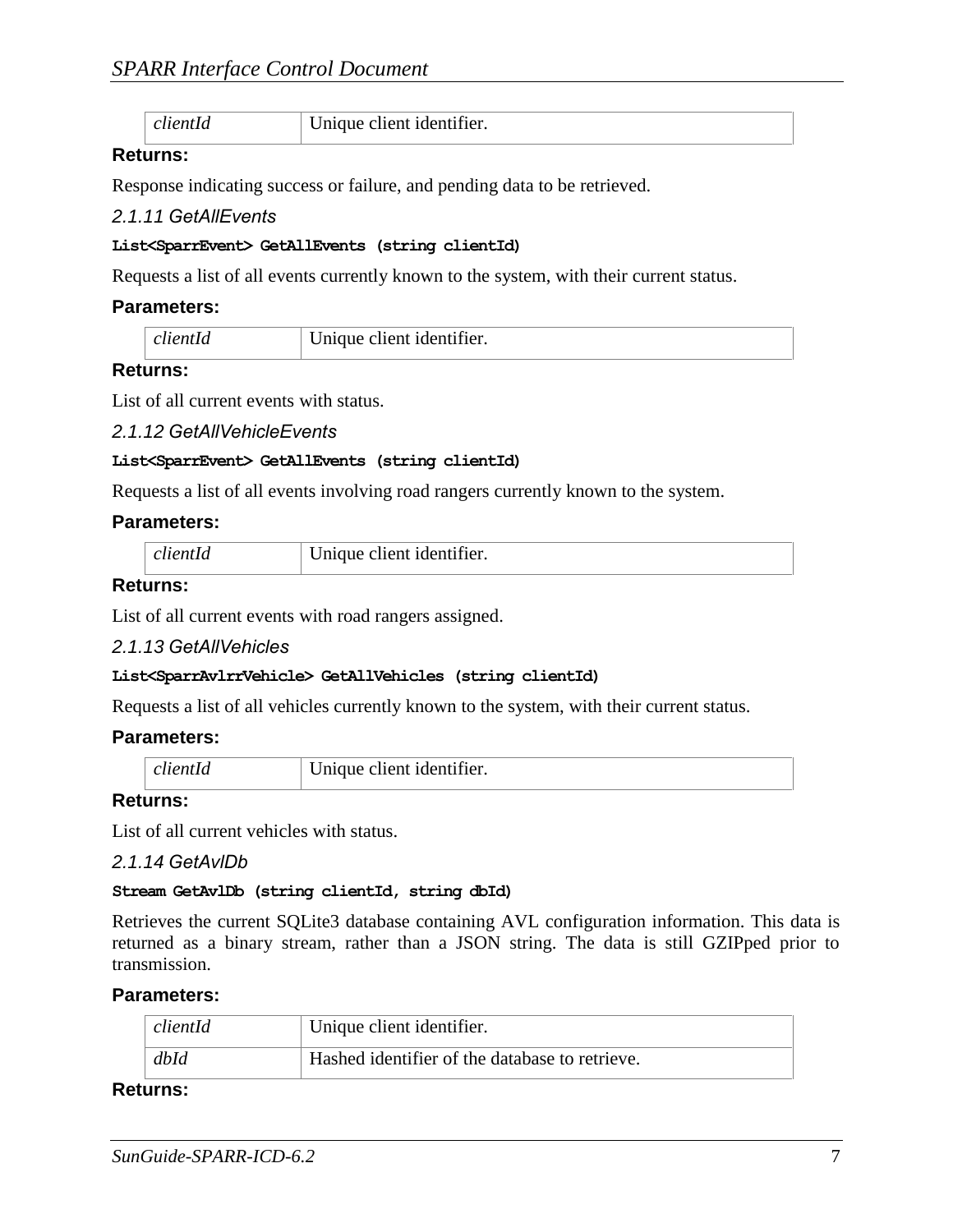Binary data file content.

#### <span id="page-14-0"></span>*2.1.15 GetConfiguration*

#### **SparrConfiguration GetConfiguration ()**

Retrieves SPARR client configuration parameters.

#### **Returns:**

Configuration information for the client.

#### <span id="page-14-1"></span>*2.1.16 GetEmDb*

#### **Stream GetEmDb (string clientId, string dbId)**

Retrieves the current SQLite3 database containing EM configuration information. This data is returned as a binary stream, rather than a JSON string. The data is still GZIPped prior to transmission.

#### **Parameters:**

| $\vert$ clientId | Unique client identifier.                      |
|------------------|------------------------------------------------|
| dbId             | Hashed identifier of the database to retrieve. |

#### **Returns:**

Binary data file content.

#### <span id="page-14-2"></span>*2.1.17 GetEvent*

#### **SparrEvent GetEvent (string clientId, string eventId)**

Requests the current status of a specific event.

#### **Parameters:**

| clientId | Unique client identifier.                     |
|----------|-----------------------------------------------|
| eventId  | Identifier of the event to retrieve data for. |

#### **Returns:**

Status of requested event. If the event has been deleted, null should be returned.

#### <span id="page-14-3"></span>*2.1.18 GetVehicle*

#### **SparrAvlrrVehicle GetVehicle (string clientId, string vehicleId)**

Requests the current status of a specific vehicle.

#### **Parameters:**

| clientId  | Unique client identifier.                       |
|-----------|-------------------------------------------------|
| vehicleId | Identifier of the vehicle to retrieve data for. |

#### **Returns:**

Status of requested vehicle. If the vehicle has been deleted, null should be returned.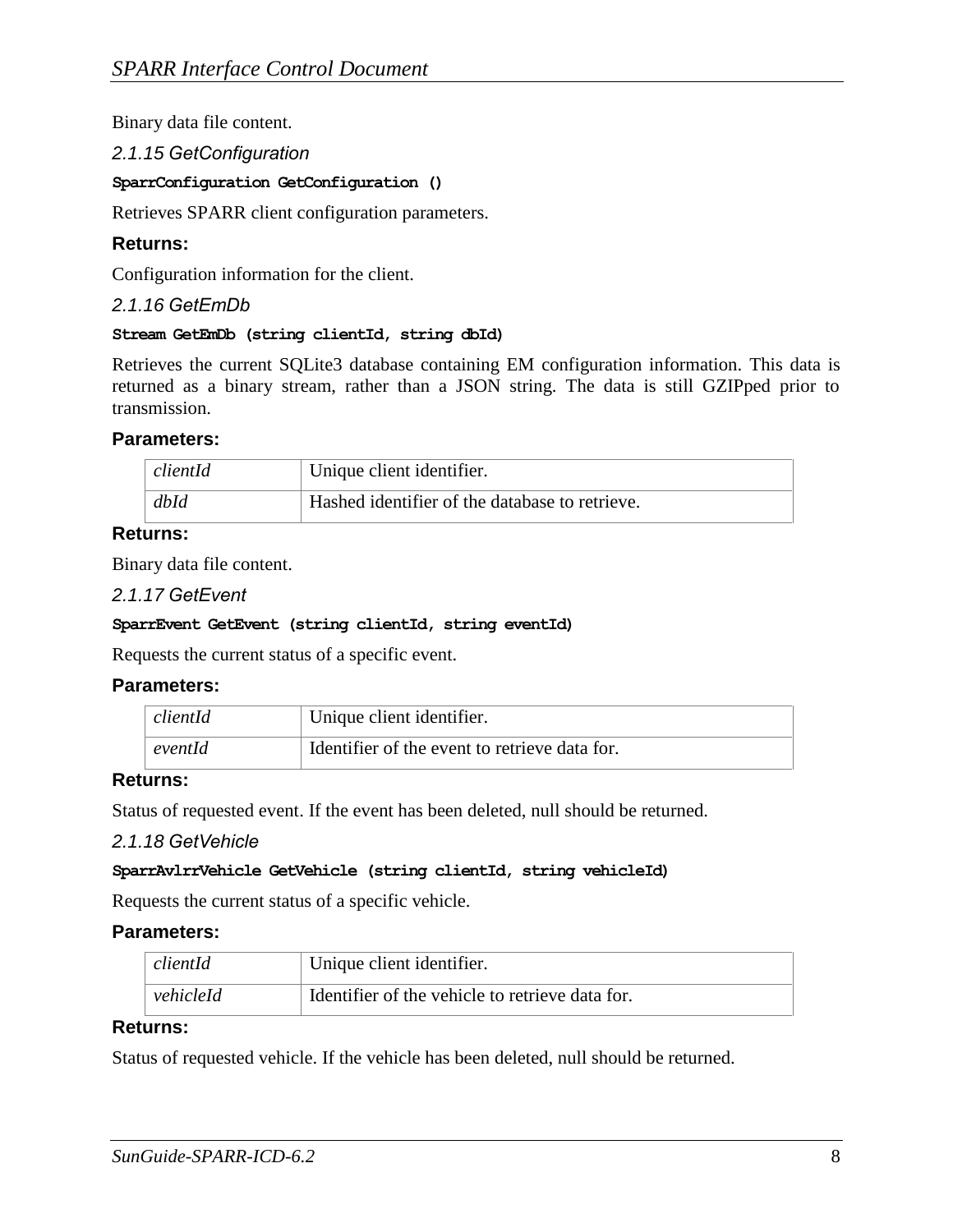### <span id="page-15-0"></span>*2.1.19 ModifyPatrol*

#### **SparrResult ModifyPatrol (string clientId, string radio, string beat)**

Indicates a SPARR client has modified parameters regarding a patrol session.

#### **Parameters:**

| clientId | Unique client identifier.                                   |
|----------|-------------------------------------------------------------|
| radio    | Radio the operator has specified. (Blank if not available.) |
| beat     | Beat the operator has specified. (Blank if not available.)  |

#### **Returns:**

Response indicating success or failure, and pending data to be retrieved.

#### <span id="page-15-1"></span>*2.1.20 ReportAvailabilityStatus*

#### **SparrResult ReportAvailabilityStatus (string clientId, string newStatus)**

Reports an availability status change from a SPARR client. This request may fail for a variety of reasons, depending on the current state of the vehicle and the state requested.

#### **Parameters:**

| clientId  | Unique client identifier. |
|-----------|---------------------------|
| newStatus | Newly selected status.    |

#### **Returns:**

Response indicating success or failure, and pending data to be retrieved.

#### <span id="page-15-2"></span>*2.1.21 ReportAvlStatus*

**SparrResult ReportAvlStatus (string clientId, DateTime dataTimestamp, DateTime currentTimestamp, int latitude, int longitude, int altitude, int speed, int heading)**

Allows a vehicle to report its current location information.

#### **Parameters:**

| clientId         | Unique client identifier.                                                                                 |
|------------------|-----------------------------------------------------------------------------------------------------------|
| dataTimestamp    | Device timestamp when the data was collected.                                                             |
| currentTimestamp | Device timestamp when the data was sent.                                                                  |
| latitude         | latitude of the device in microseconds.<br>Current<br>(Integer.MinValue (-2147483648) if not available.)  |
| longitude        | longitude of the device in microseconds.<br>Current<br>(Integer.MinValue (-2147483648) if not available.) |
| altitude         | Current altitude in feet. (Integer.MinValue (-2147483648) if<br>not available.)                           |
| speed            | Current speed in MPH. (Integer.MinValue (-2147483648) if                                                  |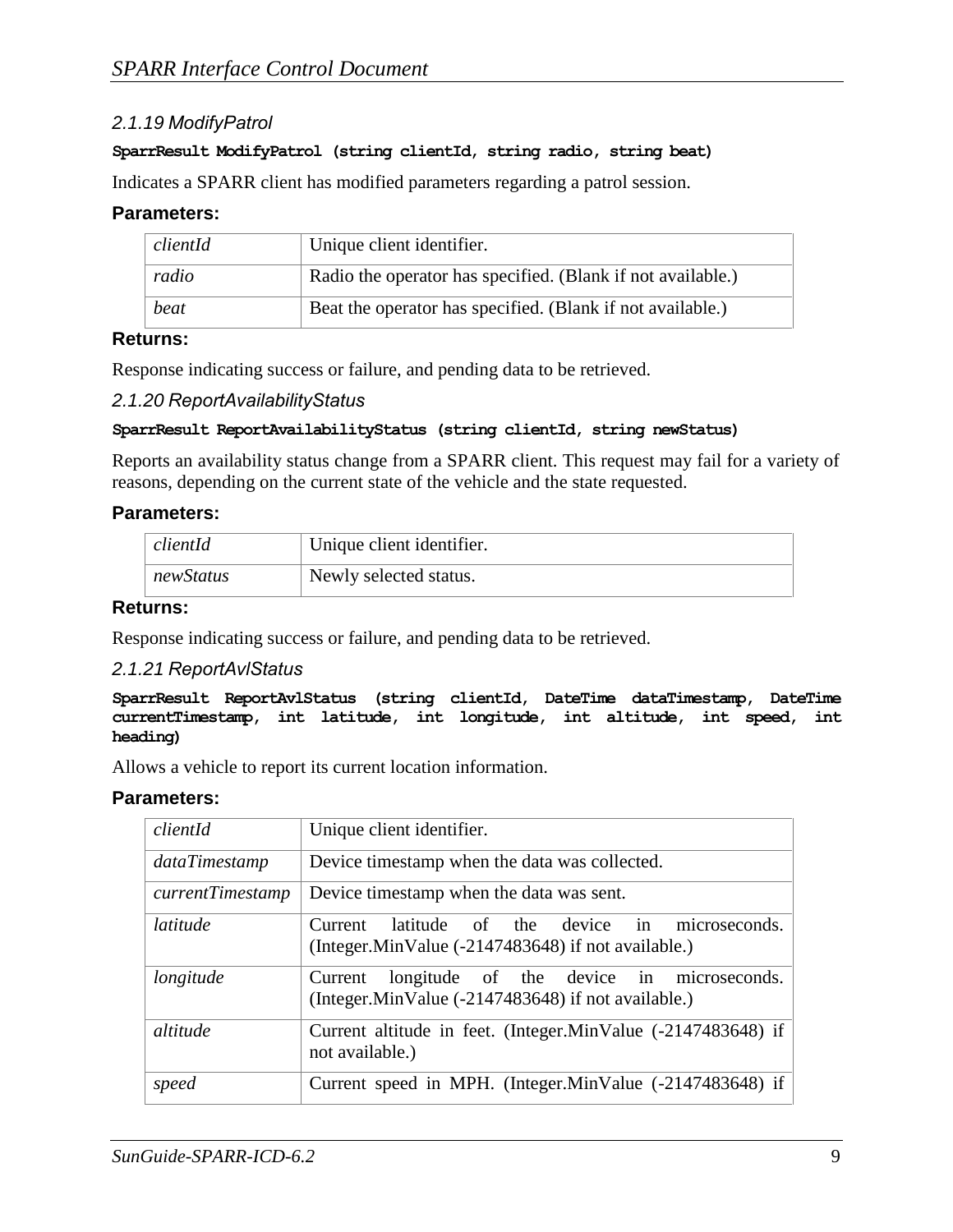|         | not available.) |  |                                                    |  |           |       |
|---------|-----------------|--|----------------------------------------------------|--|-----------|-------|
| heading |                 |  | Curernt heading in degrees, with north             |  | $\sim$ as | zero. |
|         |                 |  | (Integer.MinValue (-2147483648) if not available.) |  |           |       |

#### **Returns:**

Response indicating success or failure, and pending data to be retrieved.

#### <span id="page-16-0"></span>*2.1.22 SetEventToUnresolved*

**SparrResult SetEventToUnresolved (string clientId, DateTime dataTimestamp, DateTime, currentTimestamp, string eventId)**

<span id="page-16-1"></span>Indicates a SPARR client wishes to set an event status to "Unresolved".

#### **Parameters:**

| clientId      | Unique client identifier.                                          |
|---------------|--------------------------------------------------------------------|
| dataTimestamp | Device timestamp when the data was collected.                      |
|               | <i>currentTimestamp</i>   Device timestamp when the data was sent. |
| eventId       | Id of the event to attempt to close.                               |

### **Returns:**

Response indicating success or failure, and pending data to be retrieved.

#### *2.1.23 StartSession*

**SparrResult StartSession (string clientId, string operatorId, string vehicleId, string radio, string beat, bool overrideVehicleCheck)**

Indicates a SPARR client has logged in and is ready to begin a patrol session.

#### **Parameters:**

| clientId                    | Unique client identifier.                                                                  |
|-----------------------------|--------------------------------------------------------------------------------------------|
| operatorId                  | Identifier of the operator who has logged in to the SPARR<br>session.                      |
| vehicleId                   | Vehicle the operator has specified.                                                        |
| radio                       | Radio the operator has specified. (Blank if not available.)                                |
| beat                        | Beat the operator has specified. (Blank if not available.)                                 |
| <i>overrideVehicleCheck</i> | If true, override the check for another operator already<br>being assigned to the vehicle. |

#### **Returns:**

Response indicating success or failure, and pending data to be retrieved.

#### <span id="page-16-2"></span>*2.1.24 UpdateClientId*

#### **SparrResult UpdateClientId (string oldClientId, string newClientId)**

Indicates that the identifier associated to a client has been updated.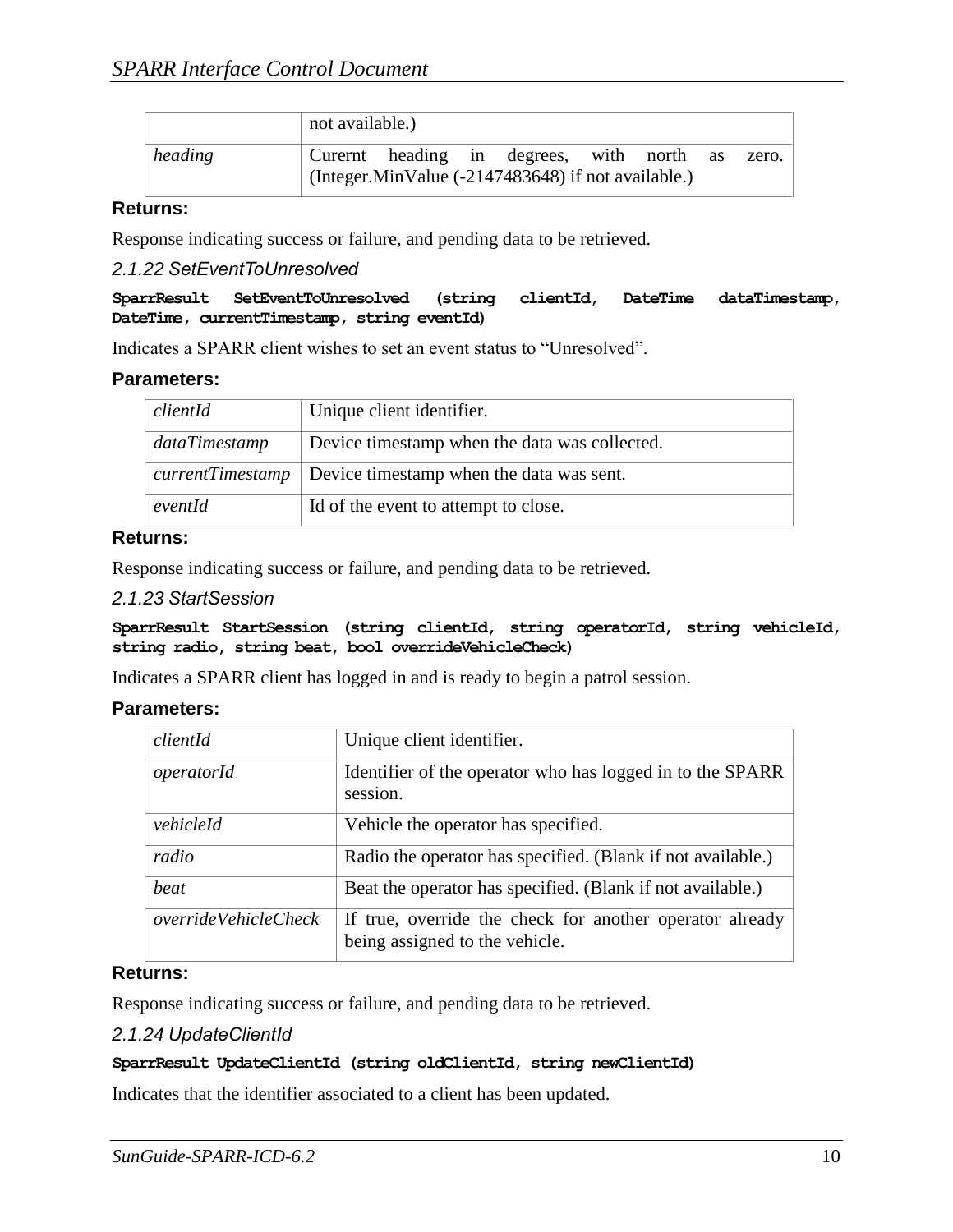## **Parameters:**

| oldClientId        | Previously assigned client identifier.         |
|--------------------|------------------------------------------------|
| $\mid$ newClientId | <sup>1</sup> Newly assigned client identifier. |

### **Returns:**

Response indicating success or failure, and pending data to be retrieved.

## <span id="page-17-0"></span>*2.2* **Web Method Objects**

The following sections document the various objects which may be sent in response to web method requests.

### <span id="page-17-1"></span>*2.2.1 SparrActivity*

Represents a SPARR view of an EM activity.

- string **Name** *Name of the Activity.*
- int **Id** *Id of the Activity.*
- int **Quantity** *Quantity of the Activity.*
- bool **Quantifiable** *Whether the activity accepts a quantity.*

## <span id="page-17-2"></span>*2.2.2 SparrAvlrrVehicle*

Represents subset of data regarding a vehicle reported to SPARR.

- override string **ClientId** *Client ID associated to the vehicle, if any.*
- **SparrId Id** *Identifier of the vehicle.*
- **SparrId Operator** *Identifier of the driver of this vehicle, if set.*
- string **VehicleName** *Display name of this vehicle, if set.*
- string **OpStatus** *Current op status of the vehicle.*
- string **Beat** *Beat the vehicle is assigned to patrol.*
- string **Radio** *Radio assigned to the vehicle.*
- string **Telephone** *Phone assigned to the vehicle.*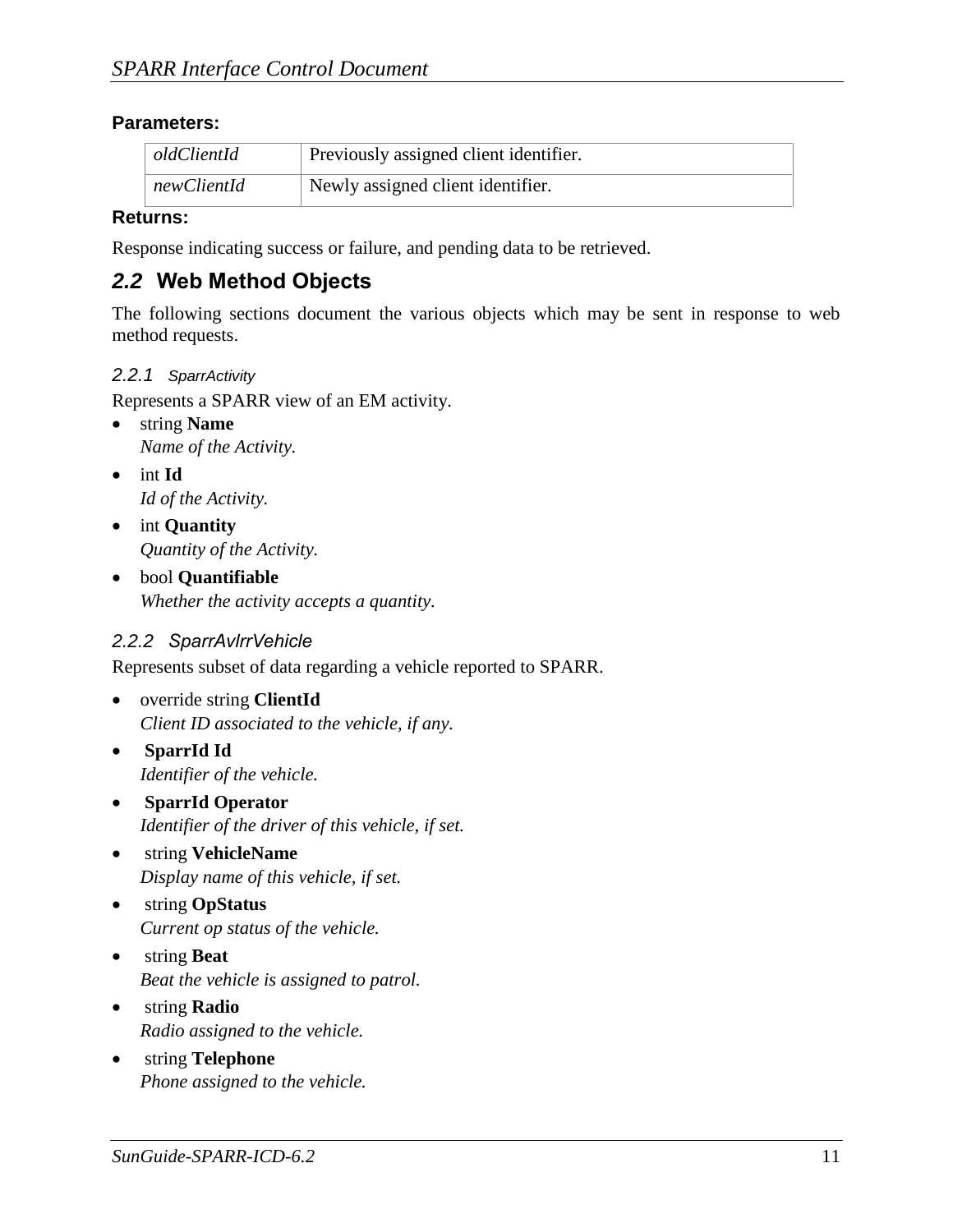- **SparrId EventId** *Event the vehicle is arrived at.*
- string **AvailabilityStatus** *Current availability status of the vehicle.*

## <span id="page-18-0"></span>*2.2.3 SparrConfiguration*

Configuration information sent to a SPARR client on startup.

- List< **SparrPhone** > **PhoneNumbers** *List of phone numbers to display as part of a quick dial interface.*
- int **UpdateCheckFrequency** *How many seconds the client should wait between checking for updated data.*
- int **PositionUpdateFrequency** *How many seconds the client should wait between sending position update messages.*

## int **DbUpdateDelay**

*How many seconds the client should wait before requesting a database update following the detection of a new hash value.*

## <span id="page-18-1"></span>*2.2.4 SparrEvent*

Represents subset of data regarding an event presented to SPARR.

- **SparrId Id** *Identifier of the event.*
- string **Status** *Current state of the event.*
- string **Type** *Current type of the event.*
- int **LocationId** *Identifier of the location of this event.*
- string **LocationDesc** *Parsed description of the location.*
- string **BlockageDesc** *Parsed description of the location.*
- List< **SparrEventLaneBlockage** > **LaneBlockages** *Collection of lanes at the event location, including blockage information.*
- List< **SparrEventResponder** > **Responders** *Collection of event vehicle responder records.*
- List< **SparrEventAgencyResponder** > **AgencyResponders** *Collection of event agency responder records.*
- List< **SparrInvolvedVehicle** > **InvolvedVehicles** *Collection of event involved vehicle records.*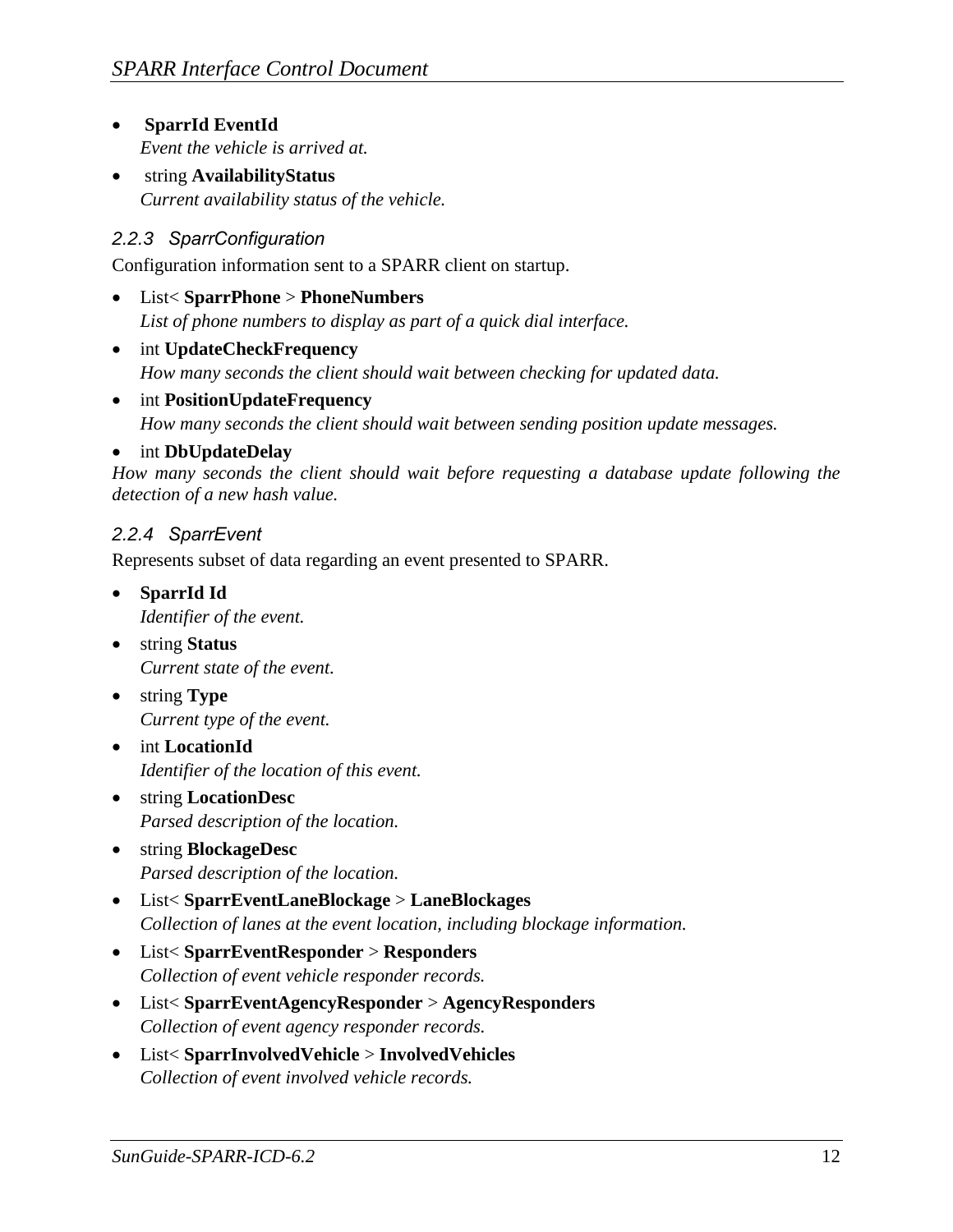## <span id="page-19-0"></span>*2.2.5 SparrEventAgencyResponder*

Represents data reported for a specific event agency responder.

- string **Name** *Name of the responder vehicle.*
- string **Status** *Status of the vehicle with respect to the event.*

## <span id="page-19-1"></span>*2.2.6 SparrEventLaneBlockage*

Represents subset of data regarding blocked lanes reported to SPARR.

- int **LaneIndex** *Order of the lane, starting at the left.*
- int **LaneTypeId** *Type of lane.*
- string **LaneTypeName** *Lane Type Classification.*
- string **LaneStatus** *Current state of the lane (blocked, clear, etc.)*

## <span id="page-19-2"></span>*2.2.7 SparrEventResponder*

Represents data reported for a specific event responder.

- string **Name** *Name of the responder vehicle.*
- string **Status** *Status of the vehicle with respect to the event.*
- List< **SparrActivity** > **Activities** *Number of activities performed by this responder.*

## <span id="page-19-3"></span>*2.2.8 SparrId*

Wraps a SunGuide ID for use in the SPARR interface.

- string **Id** *Gets or sets the id.*
- string **CenterId** *Gets or sets the center id.*
- string **ResourceType** *Gets or sets the type of the resource.*
- string **ProviderName** *Gets or sets the name of the provider.*

## <span id="page-19-4"></span>*2.2.9 SparrInvolvedVehicle*

Represents data about a vehicle involved in an event which is sent to a SPARR client.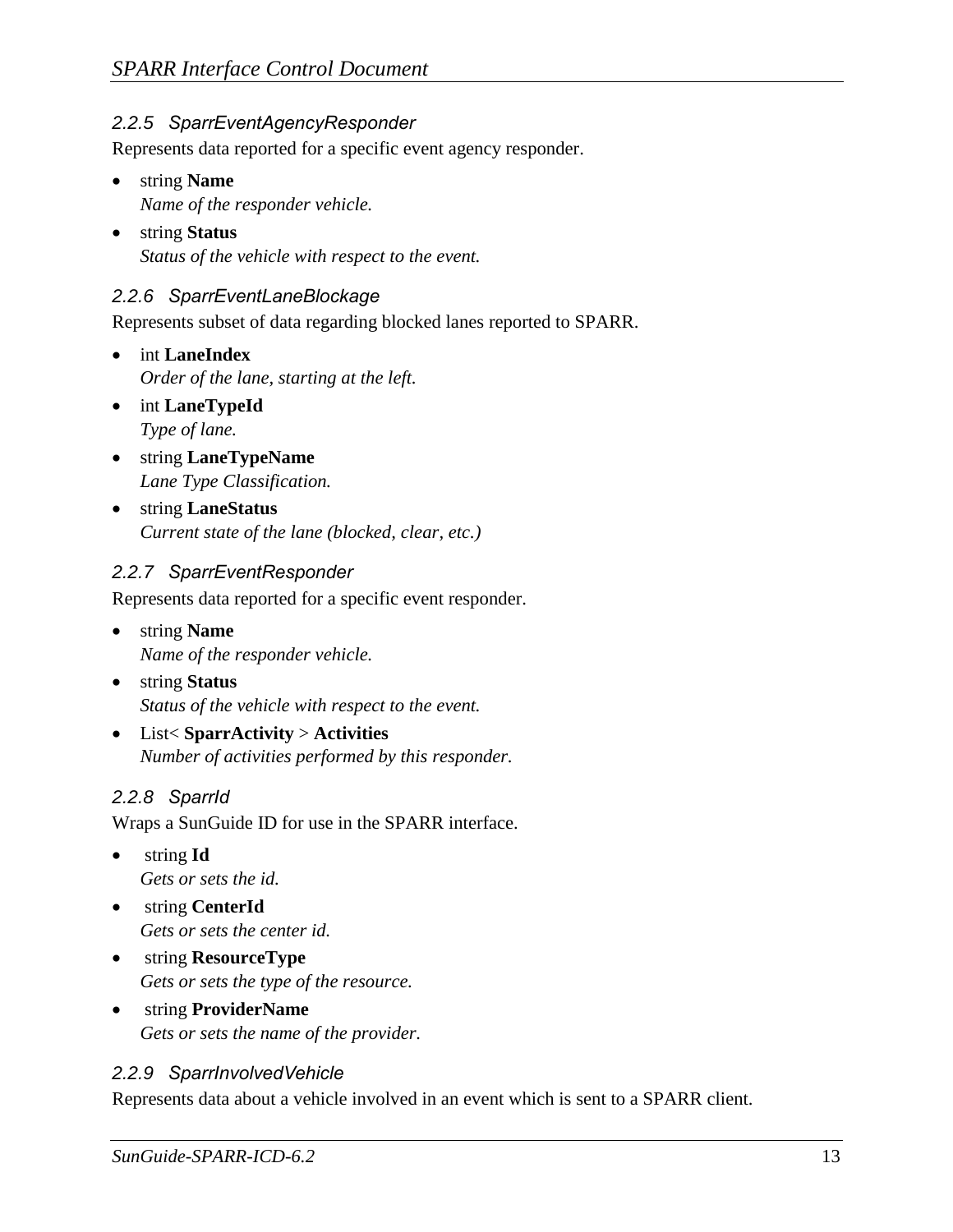- int **Id** *Id of the Vehicle.*
- string **Make** *Make of the Vehicle.*
- string **Model** *Model of the Vehicle.*
- string **Color** *Color of the Vehicle.*
- string **Tag** *Vehicle Tag Number.*
- string **State** *State of the Vehicle.*

## <span id="page-20-0"></span>*2.2.10 SparrPhone*

A phone number record displayed to a SPARR client.

- string **Name** *Name of the owner of the phone number.*
- string **Number**

*The number to dial. (Should be in a format which can be auto-dialed by an application.)* 

## <span id="page-20-1"></span>*2.2.11 SparrResult*

Specifies result of a SPARR client request, including information about pending data retrieval required.

bool **Success**

*Whether the request was successfully forwarded from the driver.* 

- bool **SessionValid** *Whether the current SPARR session remains valid. (This may be false due to a duplicate login, restart of the driver, or other reason.)*
- string **ErrorMessage** *If a failure occurred, the error that should be displayed to the user.*
- string **AvlDbHash** *MD5 hash of the currently available AVL configuration database.*
- string **EmDbHash** *MD5 hash of the currently available EM configuration database.*
- **SparrId LastCreatedEventId** *ID of the last event created by this road ranger.*
- List< **SparrId** > **UpdatedVehicles** *List of vehicles which have updates which have not yet been requested by this client.*
- List< **SparrId** > **UpdatedEvents** *List of events which have updates which have not yet been requested by this client.*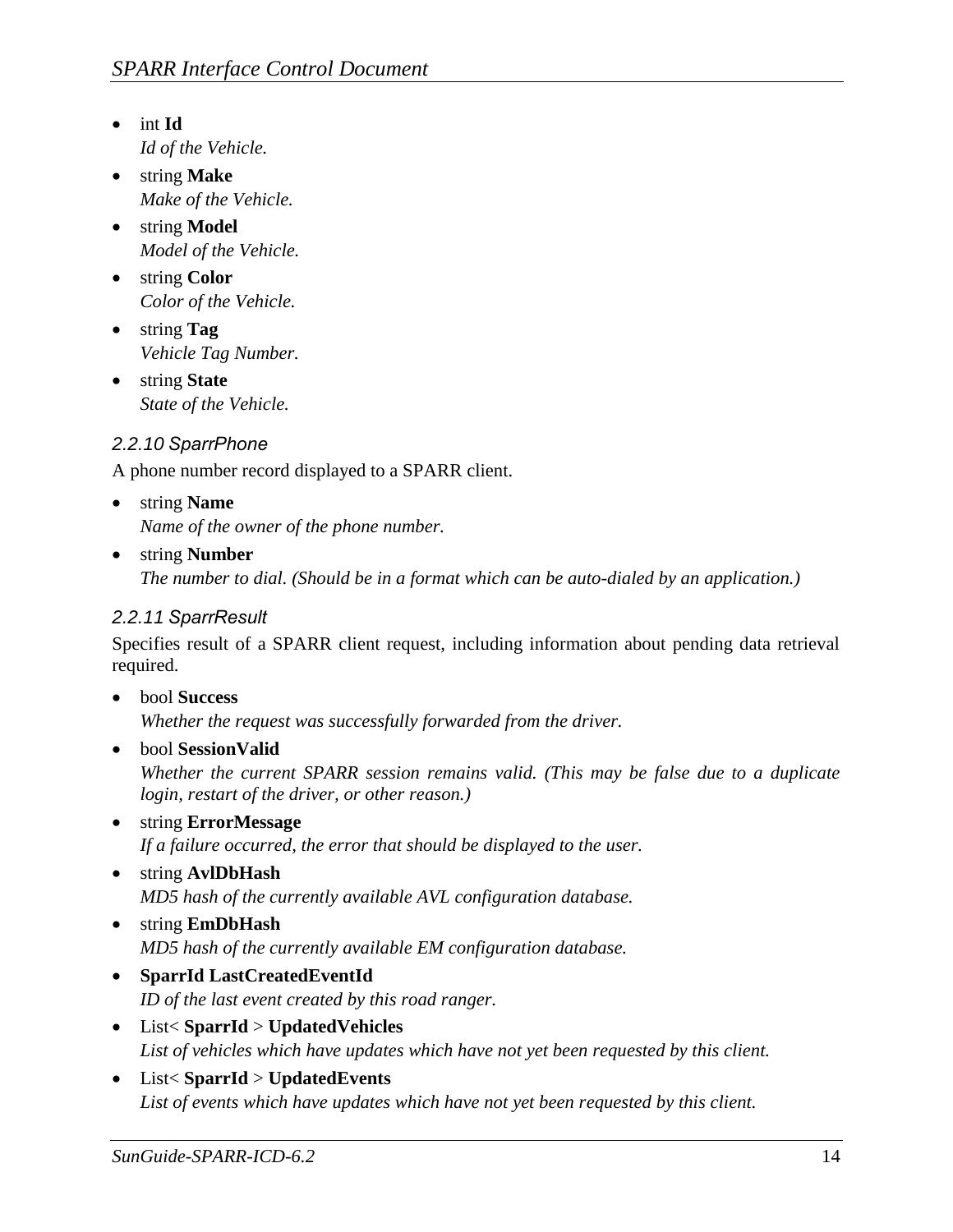## <span id="page-21-0"></span>*2.3* **AVL Configuration Database**

The following sections document the various tables present in the AVL configuration database generated by the driver. This database is an SQLite database file. Note that SQLite does not support a native Boolean type; any fields below defined as Boolean will contain a string value where "Y" indicates true and "N" indicates false. Each table and view also includes a primary key column named \_id, which contains an auto-incrementing integer identifier.

### <span id="page-21-1"></span>*2.3.1 AvailabilityStatus Table*

This table contains all defined availability status values reported by the AVL/RR subsystem.

- integer **Id** *The database id of the availability status.*
- text **Name** *The name of the availability status.*
- Boolean **InService** *Whether the status is one that indicates the Road Ranger is currently in service.*
- Boolean **Assisting** *Whether the status is one that indicates the Road Ranger is currently providing assistance at an event.*
- Boolean **CanBeDispatched** *Whether the status is one that indicates the Road Ranger is currently valid to be dispatched to an event.*
- Boolean **DefaultStartShift** *Whether the status is what the system should assign when a Road Ranger begins a shift.*
- Boolean **DefaultEndShift** *Whether the status is what the system should assign when a Road Ranger ends a shift.*
- Boolean **DefaultAssisting** *Whether the status is what the system should assign when a Road Ranger arrives at an event.*
- Boolean **DefaultPatrolling** *Whether the status is what the system should assign when a Road Ranger departs an event.*

## <span id="page-21-2"></span>*2.3.2 Beat Table*

This table contains all defined beats (routes) reported by the AVL/RR subsystem.

- integer **Id** *The database id of the beat.*
- text **Name** *The name of the beat.*

## <span id="page-21-3"></span>*2.3.3 Operator Table*

This table contains all defined Road Ranger operators (drivers) reported by the AVL/RR subsystem.

integer **Id**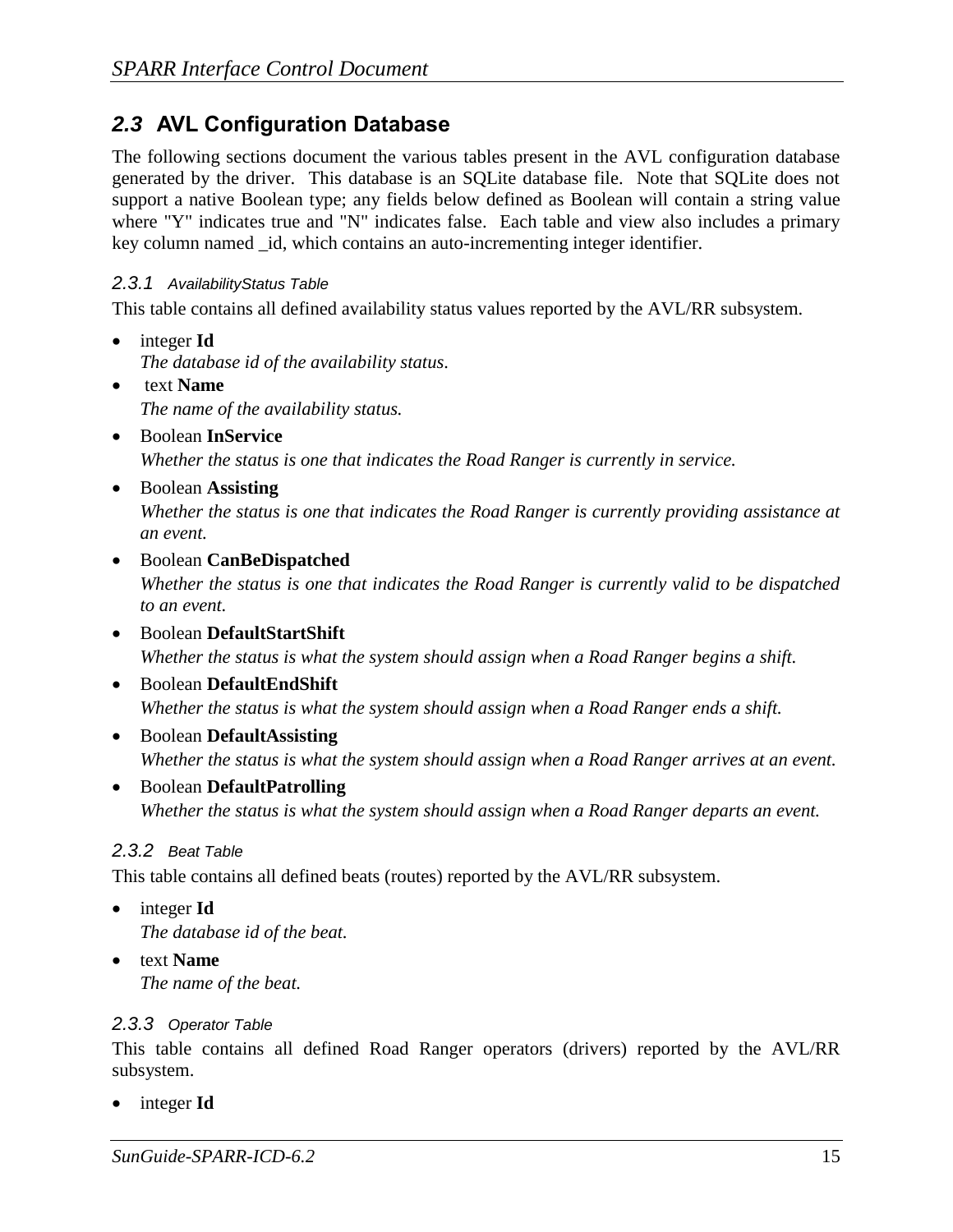*The database id of the operator.* 

- text **OperatorName** *The identifier of the operator.*
- text **FirstName** *The first name of the operator.*
- text **LastName** *The last name of the operator.*
- text **Password** *The plain text password the operator must use to authenticate with the system.*

## <span id="page-22-0"></span>*2.3.4 Radio Table*

This table contains all defined radios reported by the AVL/RR subsystem.

- integer **Id** *The identifier of the radio.*
- text **Name** *The identifier of the radio*

### <span id="page-22-1"></span>*2.3.5 OperatorNameView View*

This view provides a more friendly list of available operator identifiers.

text **DisplayName**

*The identifier and full name of an operator.* 

## <span id="page-22-2"></span>*2.4* **EM Configuration Database**

The following sections document the various tables present in the EM configuration database generated by the driver. This database is an SQLite database file. Note that SQLite does not support a native Boolean type; any fields below defined as Boolean will contain a string value where "Y" indicates true and "N" indicates false. Each table and view also includes a primary key column named \_id, which contains an auto-incrementing integer identifier.

#### <span id="page-22-3"></span>*2.4.1 Activities Table*

This table contains all defined event responder activity types reported by the EM subsystem.

text **Name**

*The name of the availability status.* 

- integer **SortOrder** *A number indicating the order in which the item should appear in a list.*
- Boolean **Quantifiable** *The name of the availability status.*

## <span id="page-22-4"></span>*2.4.2 CommentTypes Table*

This table contains all defined event comment types reported by the EM subsystem.

text **Name**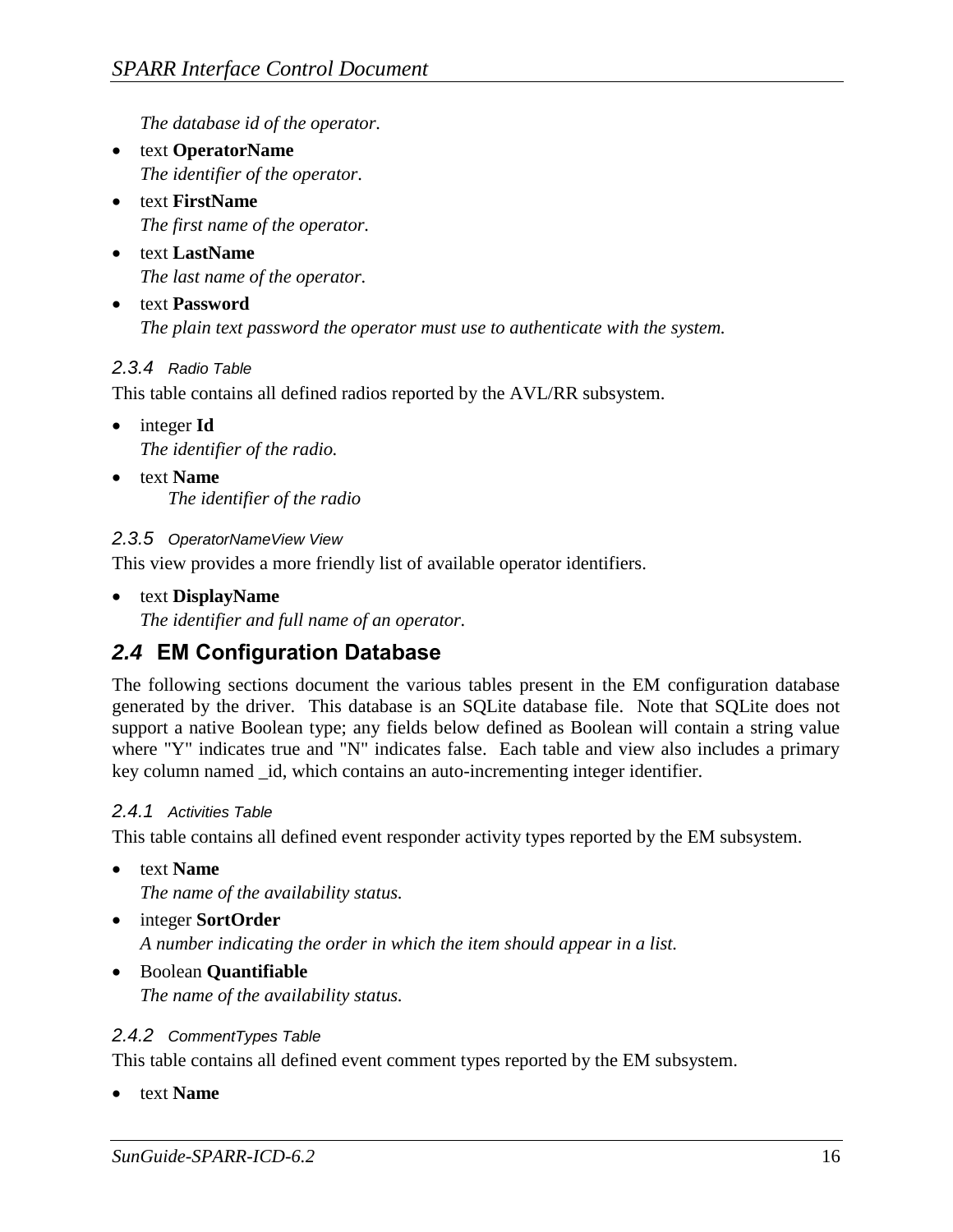*The name of the comment type.* 

 integer **SortOrder** *A number indicating the order in which the item should appear in a list.*

## <span id="page-23-0"></span>*2.4.3 EventType Table*

This table contains all defined event types reported by the EM subsystem.

text **Name**

*The name of the event type.* 

 integer **SortOrder** *A number indicating the order in which the item should appear in a list.*

### <span id="page-23-1"></span>*2.4.4 Location Table*

This table contains all defined locations reported by the EM subsystem.

- integer **Id** *A unique identifier of the location.*
- integer **ReferencePointId** *The unique identifier of the reference point used by this location.*
- text **Description** *A textual description of the location suitable to display to a user.*
- integer **RoadwayId** *The unique identifier of the roadway used by this location.*
- text **Direction** *The name of the direction used by this location.*
- numeric **Latitude** *The latitude of the location in microdegrees.*
- numeric **Longitude** *The longitude of the location in microdegrees.*
- float **Distance**

*The distance of the location from the current GPS position of the device. (This value should be automatically updated by the client if and when necessary. Initial values from the SPARR driver will not be useful.)*

#### <span id="page-23-2"></span>*2.4.5 ReferencePoint Table*

This table contains all defined location reference points reported by the EM subsystem.

- integer **Id** *A unique identifier of the reference point.*
- text **Name** *The name of the reference point.*
- integer **SortOrder** *A number indicating the order in which the item should appear in a list.*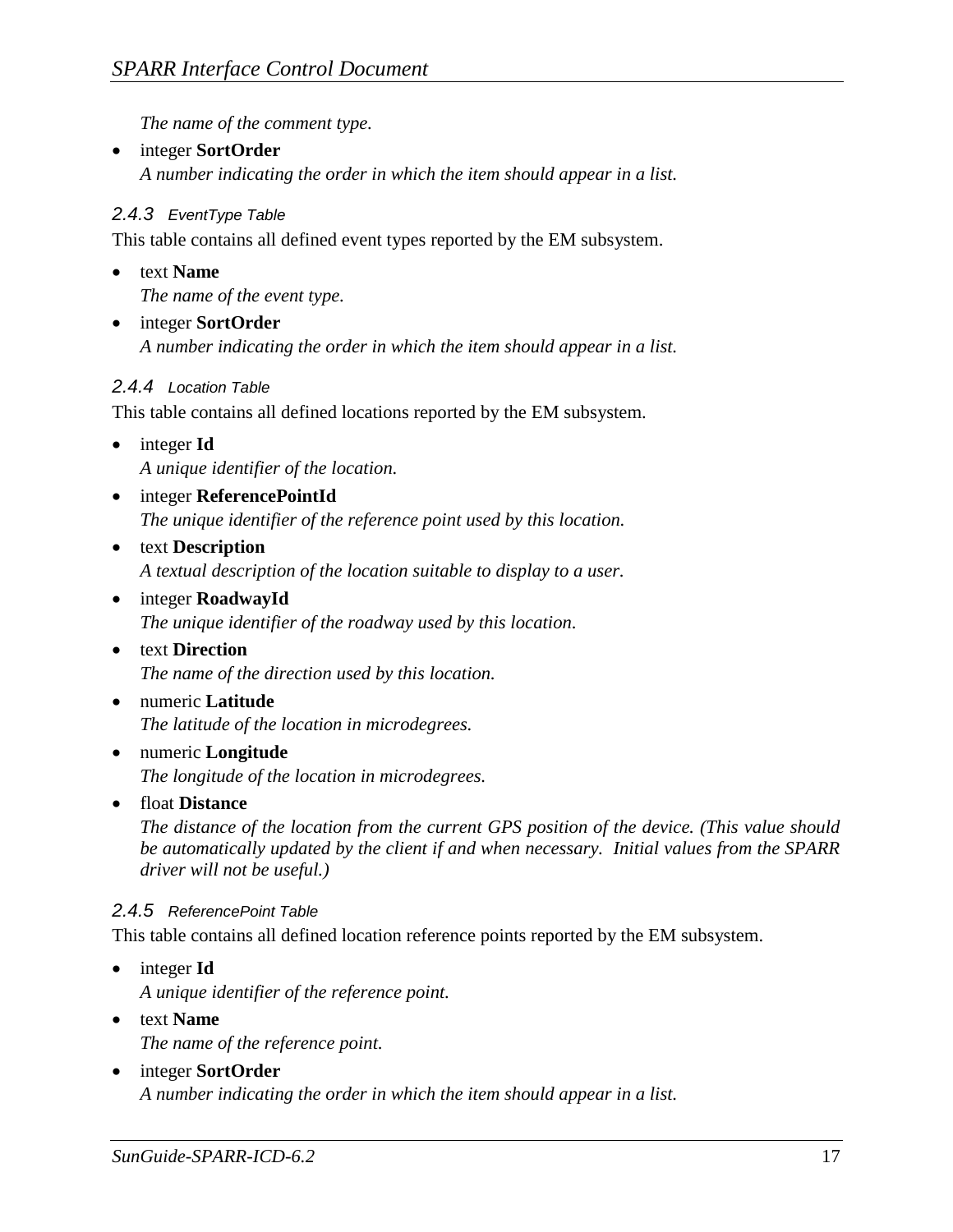## <span id="page-24-0"></span>*2.4.6 Roadway Table*

This table contains all defined roadways reported by the EM subsystem.

- integer **Id** *A unique identifier of the roadway.*
- text **Name** *The name of the roadway.*
- integer **SortOrder** *A number indicating the order in which the item should appear in a list.*

## <span id="page-24-1"></span>*2.4.7 RoadwayDirection Table*

This table contains all defined roadway and direction pairs reported by the EM subsystem. Roadways only travel in directions for which they have a matching pair in this table.

integer **RoadwayId**

*The unique identifier of the roadway for this data pair.* 

text **Direction**

*The name of the direction for this data pair.*

### <span id="page-24-2"></span>*2.4.8 States Table*

This table contains all defined vehicle tag states reported by the EM subsystem.

- text **Name** *The name of the state.*
- integer **SortOrder** *A number indicating the order in which the item should appear in a list.*

## <span id="page-24-3"></span>*2.4.9 VehicleColor Table*

This table contains all defined vehicle colors reported by the EM subsystem.

- text **Name** *The name of the color.*
- integer **SortOrder** *A number indicating the order in which the item should appear in a list.*

## <span id="page-24-4"></span>*2.4.10 VehicleMake Table*

This table contains all defined vehicle makes reported by the EM subsystem.

- integer **Id** *A unique identifier of the vehicle make.*
- text **Name** *The name of the vehicle make.*
- integer **SortOrder** *A number indicating the order in which the item should appear in a list.*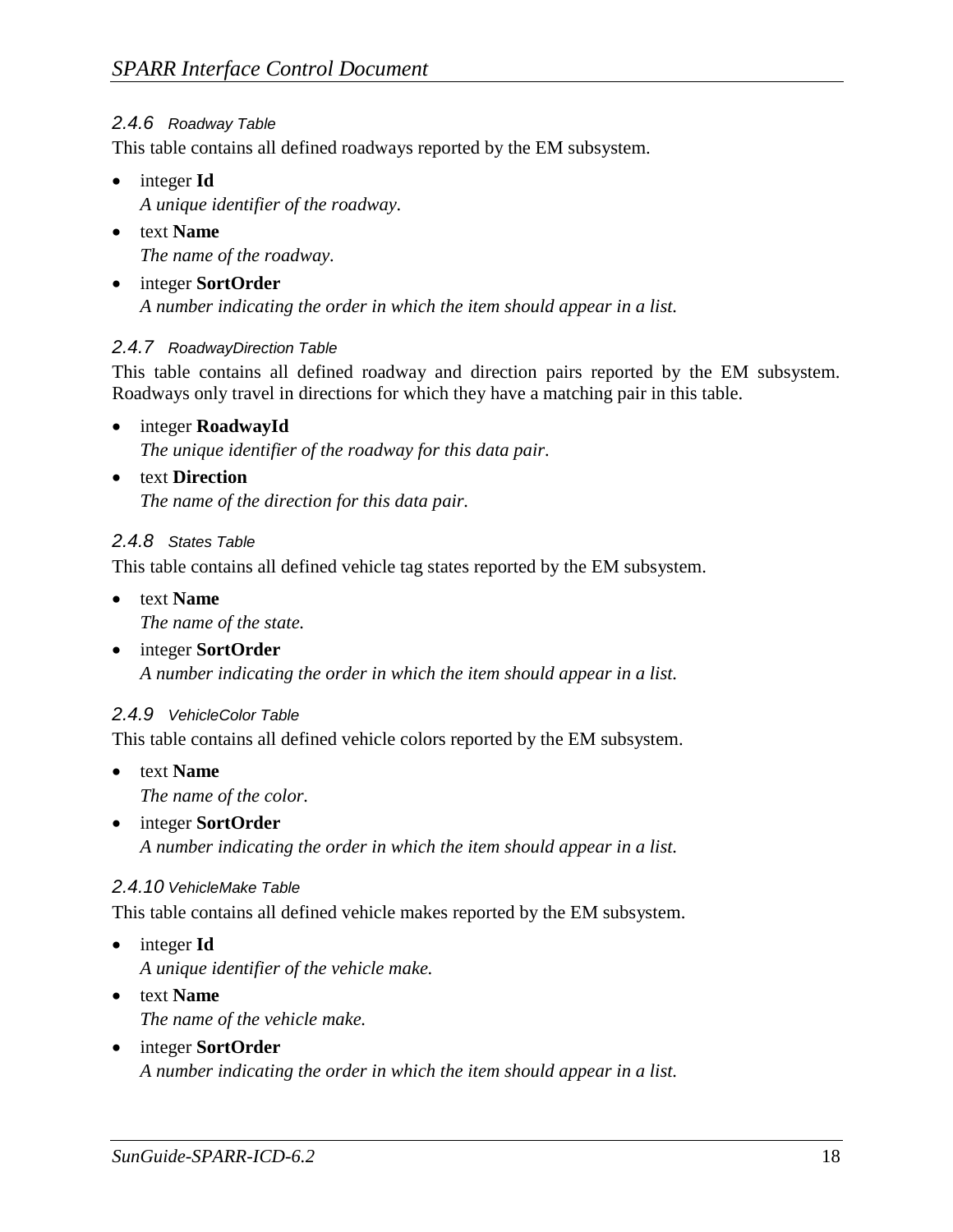## <span id="page-25-0"></span>*2.4.11 VehicleModel Table*

This table contains all defined vehicle models reported by the EM subsystem.

- integer **MakeId** *The unique identifier of the model this make is associated with.*
- text **Name** *The name of the vehicle make.*
- integer **SortOrder** *A number indicating the order in which the item should appear in a list.*